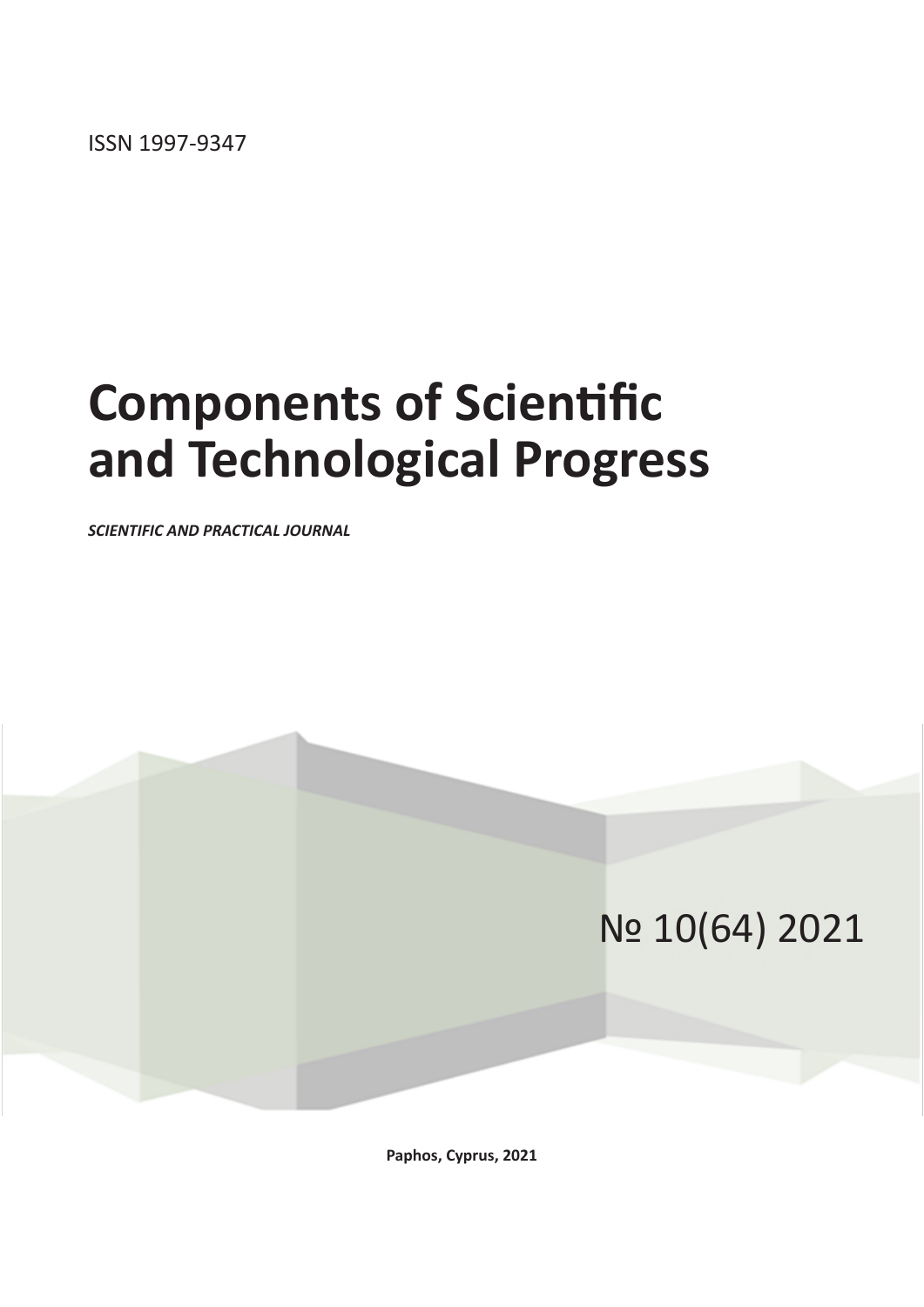#### **№ 10(64) 2021**

Journal "Components of Scientific and Technological Progress" is published 12 times a year

**Founder** Development Fund for Science and Culture Scientific news of Cyprus LTD

The journal "Components of Scientific and Technological Progress" is included in the list of HAC leading peer-reviewed scientific journals and publications in which the main scientific results of the dissertation for the degree of doctor and candidate of sciences should be published

> **Chief editor** Vyacheslav Tyutyunnik

> > **Page planner:** Marina Karina

**Copy editor:** Natalia Gunina

**Director of public relations:** Ellada Karakasidou

**Postal address: 1. In Cyprus:** 8046 Atalanta court, 302 Papthos, Cyprus **2. In Russia:** 13 Shpalernaya St,

St. Petersburg, Russia

**Contact phone:** (+357)99-740-463 8(915)678-88-44

**E-mail:** tmbprint@mail.ru

Subscription index of Agency **''Rospechat''** No 70728 for periodicals.

Information about published articles is regularly provided to **Russian Science Citation Index** (Contract No 124-04/2011R).

> **Website:** http://moofrnk.com/

Editorial opinion may be different from the views of the authors. Please, request the editors' permission to reproduce the content published in the journal.

### **ADVISORY COUNCIL**

**Tyutyunnik Vyacheslav Mikhailovich** – Doctor of Technical Sciences, Candidate of Chemical Sciences, Professor, Director of Tambov branch of Moscow State University of Culture and Arts, President of the International Information Center for Nobel Prize, Academy of Natural Sciences, tel.: 8(4752)504600, E-mail: vmt@tmb.ru, Tambov (Russia)

**Bednarzhevsky Sergey Stanislavovich** – Doctor of Technical Sciences, Professor, Head of Department of Safety, Surgut State University, laureate of State Prize in Science and Technology, Academy of Natural Sciences and the International Energy Academy, tel.: 8(3462)762812, E-mail: sbed@mail.ru, Russia

**Voronkova Olga Vasilyevna** – Doctor of Economics, Professor, Academy of the Academy of Natural Sciences, tel.: 8(981)9720993, E-mail: voronkova@tambov-konfcentr.ru, St. Petersburg (Russia)

**Omar Larouk** – PhD, Associate Professor, National School of Information Science and Libraries University of Lyon, tel.: +0472444374, E-mail: omar.larouk@enssib.fr, Lyon (France)

**Wu Songjie** – PhD in Economics, Shandong Normal University, tel.: +86(130)21696101; E-mail: qdwucong@hotmail.com, Shandong (China)

**Du Kun** – PhD in Economics, Associate Professor, Department of Management and Agriculture, Institute of Cooperation of Qingdao Agrarian University, tel.: 8(960)6671587, E-mail: tambovdu@hotmail.com, Qingdao (China)

**Andreas Kyriakos Georgiou** – Lecturer in Accounting, Department of Business, Accounting & Finance, Frederick University, tel.: (00357) 99459477 E-mail: bus.akg@frederick.ac.cy, Limassol (Cyprus)

**Petia Tanova** – Associate Professor in Economics, Vice-Dean of School of Business and Law, Frederick University,

tel.: (00357)96490221, E-mail: ptanova@gmail.com, Limassol (Cyprus)

**Sanjay Yadav** – Doctor of Philology, Doctor of Political Sciences, Head of Department of English, Chairman St. Palus College Science, tel.: 8(964)1304135, Patna, Bihar (India)

**Levanova Elena Alexandrovna** – Doctor of Education, Professor, Department of Social Pedagogy and Psychology, Dean of the Faculty of retraining for Applied Psychology, Dean of the Faculty of Pedagogy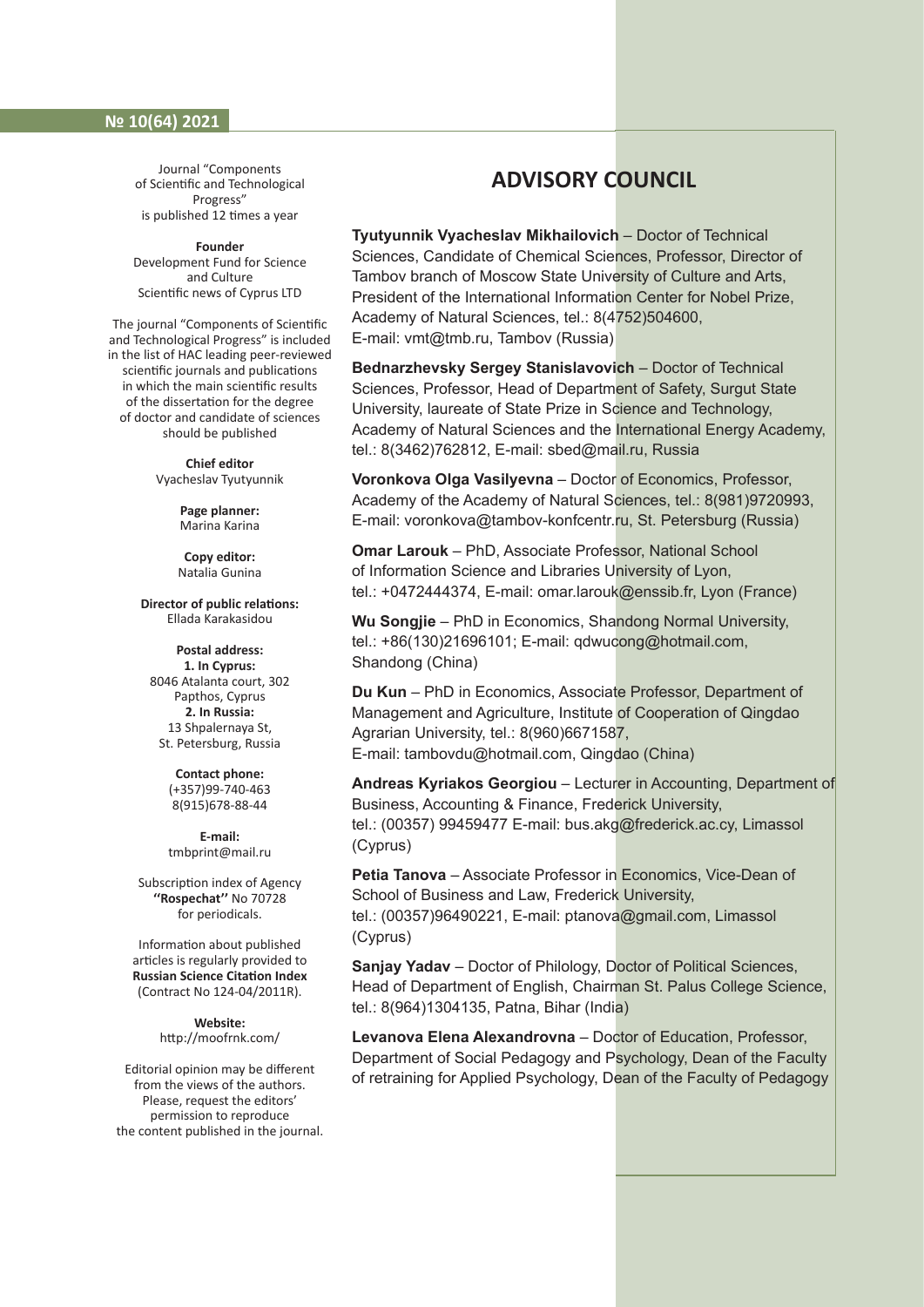and Psychology of the Moscow Social and Pedagogical Institute; tel.: 8(495)6074186, 8(495)6074513; E-mail: dekanmospi@mail.ru, Moscow (Russia)

**Petrenko Sergey Vladimirovich** – Doctor of Technical Sciences, Professor, Head of Department of Mathematical Methods in Economics, Lipetsk State Pedagogical University, tel.: 8(4742)328436, 8(4742)221983, E-mail: viola@lipetsk.ru, viola349650@yandex.ru, Lipetsk (Russia)

**Tarando Elena Evgenievna** – Doctor of Economics, Professor of the Department of Economic Sociology, St. Petersburg State University, tel.: 8(812)2749706, E-mail: elena.tarando@mail.ru, St. Petersburg (Russia)

**Veress József** – PhD, Researcher in Information Systems Department, Business School of Corvinus University, tel.: 36 303206350, 36 1 482 742; E-mail: jozsef.veress@uni-corvinus.hu, Budapest (Hungary)

**Kochetkova Alexandra Igorevna** – Doctor of Philosophy and Cultural Studies (degree in organizational development and organizational behavior), PhD, Professor, Department of General and Strategic Management Institute of Business Administration of the Russian Academy of National Economy and Public Administration under the President of the Russian Federation, E-mail: dak6966@gmail.com, Moscow (Russia)

**Bolshakov Sergey Nikolaevich** – Doctor of Political Sciences, Doctor of Economics, Vice-Rector for Academic Affairs, Professor, Syktyvkar State University named after Pitirim Sorokin, tel.: 8(921)6334832, E-mail: snbolshakov@mail.ru, Syktyvkar (Russia)

**Gocłowska-Bolek Joanna** – Center for Political Analysis, University of Warsaw, tel. 48691445777, E-mail: j.goclowska-bolek@uw.edu.pl, Warsaw (Poland)

**Karakasidou Ellada** – A&G, Kotanides LTD, Logistic, tel.: +99346270, E-mail: espavoellada9@gmail.com, Paphos (Cyprus)

**Artyukh Angelika Alexandrovna** – Doctor of Art History, Professor of the Department of Dramatic and Cinema Studies, St. Petersburg State University of Cinema and Television; tel.: +7(911)9250031; E-mail: s-melnikova@list.ru, St. Petersburg (Russia)

**Melnikova Svetlana Ivanovna** – Doctor of Art History, Professor, Head of the Department of Dramatic Art and Cinema Studies at the Screen Arts Institute of St. Petersburg State University of Cinema and Television; tel.: +7(911)9250031; E-mail: s-melnikova@list.ru, St. Petersburg (Russia)

**Marijan Cingula** – Tenured Professor, University of Zagreb, Faculty of Economics and Business, tel.: +385(95)1998925, E-mail: mcingula@efzg.hr, Zagreb (Croatia)

**Pukharenko Yury Vladimirovich** – Doctor of Technical Sciences, Professor, Head of the Department of Building Materials Technology and Metrology at St. Petersburg State University of Architecture and Civil Engineering, Corresponding Member of the Russian Academy of Architecture and Construction Sciences; tel.: +7(921)3245908; E-mail: tsik@spbgasu.ru, St. Petersburg (Russia)

**Przygoda Miroslaw** – Dr. hab., Head of Institute of Economic Analysis and Planning, Department of Management, University of Warsaw, tel.: 225534167, E-mail: miroslawprzygoda@wp.pl, Warsaw (Poland)

**Recker Nicholas** – PhD, Associate Professor, Metropolitan State University of Denver, tel.: 3035563167, E-mail: nrecker@msudenver.edu, Denver (USA)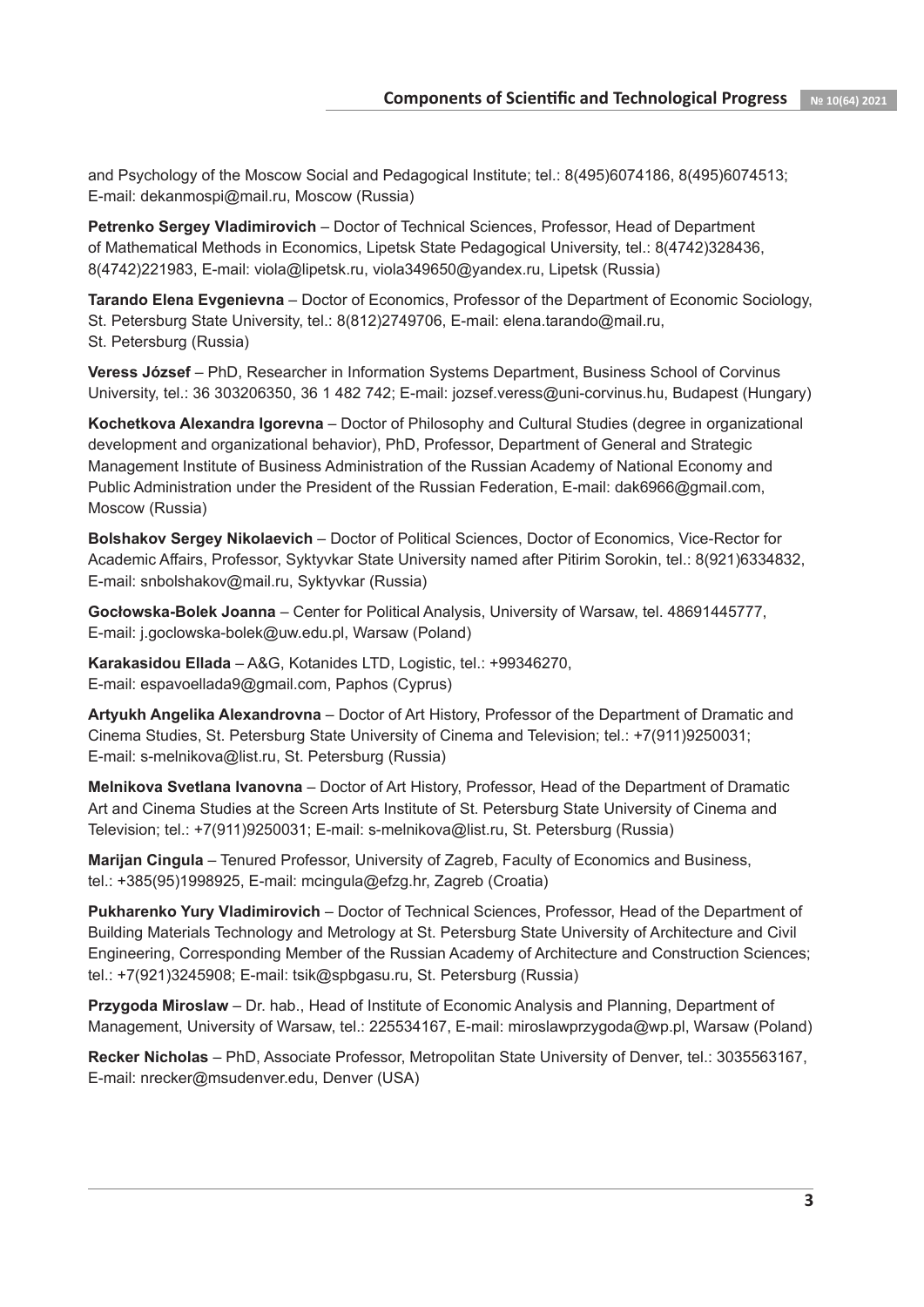## **Contents**

#### *Engineering*

|  |  |  | Ildarkhanov R.F., Galiev R.M., Nuretdinov D.I., Shaykhutdinov I.F. Analysis of            |  |  |
|--|--|--|-------------------------------------------------------------------------------------------|--|--|
|  |  |  |                                                                                           |  |  |
|  |  |  | Khruleva N.D. Design and Development of Multifunctional Mobile Applications on the iOS    |  |  |
|  |  |  |                                                                                           |  |  |
|  |  |  | Prokop G.S., Ismoilov H.I., Mirzoev S.A., Khismatullin A.S. Electromagnetic Compatibility |  |  |
|  |  |  |                                                                                           |  |  |

#### *Architecture and Construction*

| Abramov I.L., Mkhoyan S.A. Application of Horizontal Directional Drilling Technology in |  |  |
|-----------------------------------------------------------------------------------------|--|--|
|                                                                                         |  |  |

#### *Economic Sciences*

**Voronkova O.V.** Macroeconomic Policy in the Field of Social Protection of the Population by the State in Modern Russia.......................................................................................... 21

## **Содержание**

#### *Машиностроение*

**Илдарханов Р.Ф., Галиев Р.М., Нуретдинов Д.И., Шайхутдинов И.Ф.** Анализ международных требований к подвижному составу....................................................... 5 **Хрулева Н.Д.** Проектирование и разработка многофункциональных мобильных приложений на платформе iOS с использованием Swift 3 ............................................ 9 **Прокоп Г.С., Исмоилов Х.И., Мирзоев С.А., Хисматуллин А.С.** Проблема электромагнитной совместимости в современных счетчиках электрической энергии .......... 13

#### *Архитектура и строительство*

**Абрамов И.Л., Мхоян С.А.** Применение технологии горизонтального направленного бурения при прокладке подземных инженерных коммуникаций................................. 16

#### *Экономические науки*

**Воронкова О.В.** Макроэкономическая политика государства в области социальной защиты населения в современной России.................................................................... 21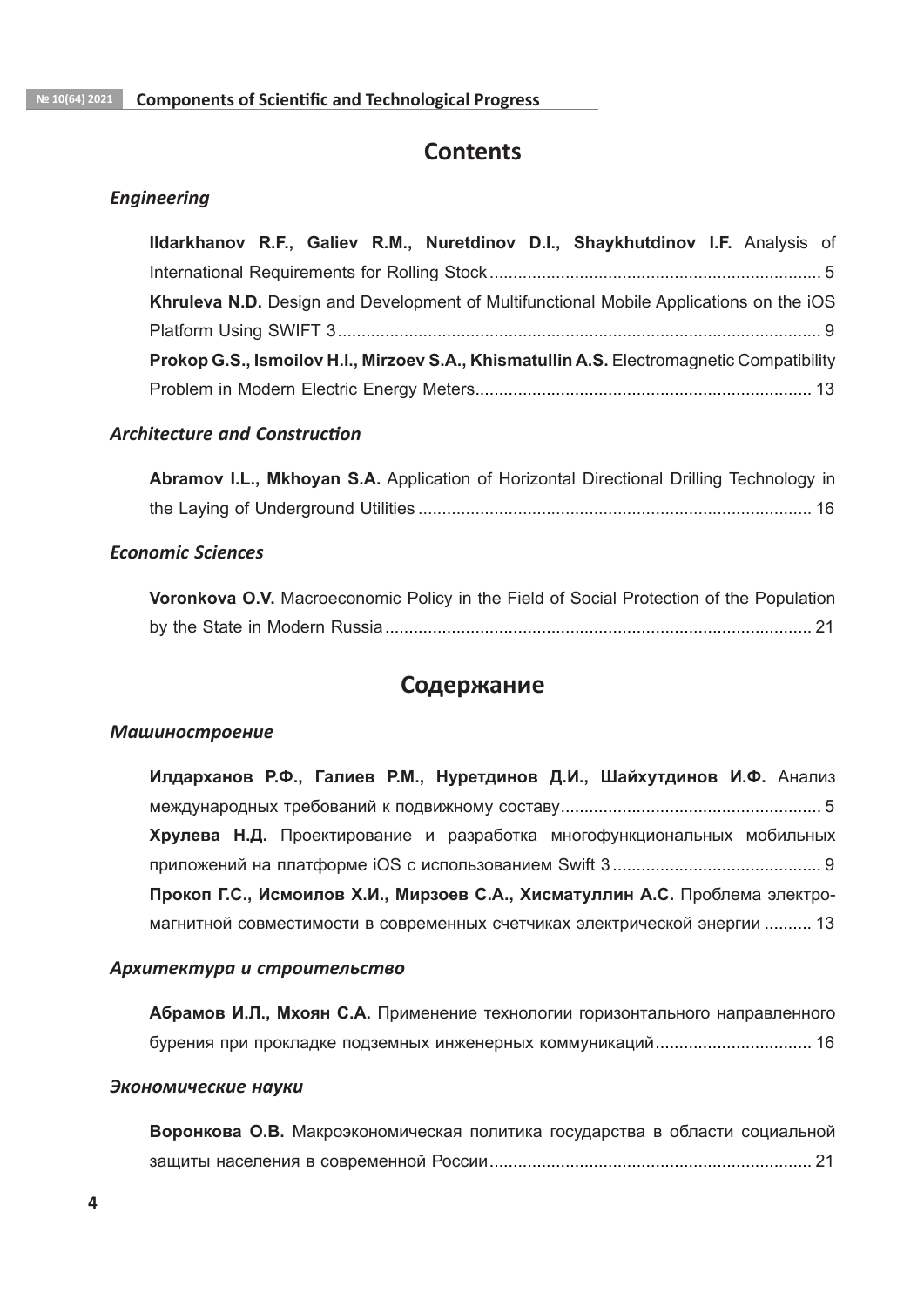UDK 629.114

## **Analysis of International Requirements for Rolling Stock**

R.F. Ildarkhanov, R.M. Galiev, D.I. Nuretdinov, I.F. Shaykhutdinov

*Naberezhnye Chelny Institute – Branch of Kazan (Volga Region) Federal University, Naberezhnye Chelny (Russia)*

**Key words and phrases:** vehicle; dimensions; international transportation; rolling stock; technical requirements.

Abstract. In the tough conditions of competition in the freight transportation market, road transport companies require effective management and informed decision-making. The right choice of vehicles makes it possible to achieve the successful development of international transportation. The article presents the design requirements for rolling stock for performing road freight transportation, the results of the analysis of international technical standards. The standards for the assessment of overall dimensions, the peculiarities of passing the car inspection procedure are considered, recommendations are offered to manufacturers to ensure the competitiveness of motor vehicles.

Vehicles used for international transportation must comply with international requirements. The Document on the Recognition of Uniform Approval Requirements and on Mutual Recognition of the Approval of Items of Equipment and Parts of Motor Vehicles, adopted in Geneva in 1958, and the Rules of the United Nations Economic Commission for Europe determine that each of the parties that have joined the document imposes the same rules for motor vehicles [1–12].

In total, about 100 UNECE Regulations have been adopted. Since Russia recognized the Agreement on Standardization of Vehicles in 1987, it is necessary to carry out certi-fication for approval of the type of rolling stock. Since 1997, Russia has become a member of the ECMT, and it has become possible to obtain reusable quotas and reduce the cost of vignettes (motorway fare) for cars that meet environmental conditions. Cars that meet the requirements of EVRO-1 and "Austrian Noise" are marked with the letter U (umwelt) on the green circle, and the requirements of EVRO-2, "Austrian Noise" and the additional conditions of the ECMT for equipment and road safety are marked with the letter S (supergrun). According to the UNECE Regulation No. 51, the level of external noise of a PBX with an engine power of more than 150 kW should not exceed 80 dB, and when compressed air is released from the pneumatic system of the car – no more than 72 dB ("Austrian noise"). Signs "3", "4", "5", "6" are issued to "safe" trucks that comply with environmental standards, respectively, EVRO 3, 4, 5, 6.

In Russia, CJSC "TRANSDEKRA" carries out the procedure of conformity of rolling stock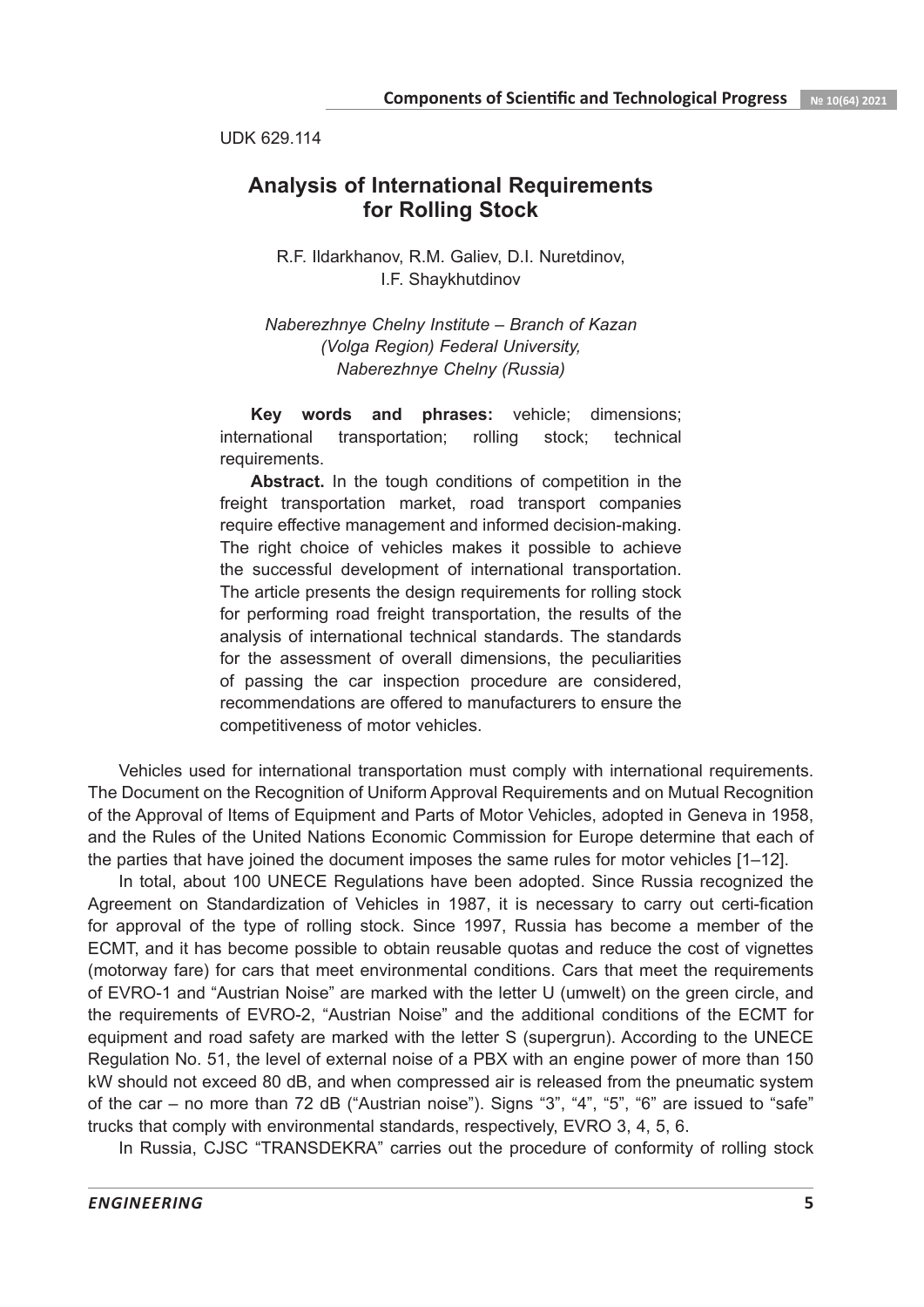#### **№ 10(64) 2021 Components of Scientific and Technological Progress**

for freight transport under multilateral permits of the European Conference of Ministers of Transport, and then issues certificates of suitability of motor vehicles and trailers (semi-trailers) for operation, and in addition confirming signs of compliance with technical safety standards and environmental requirements. Before passing the examination, it is necessary to provide a certificate of compliance with a specific category of motor vehicle issued by the manufacturer or its official representative in the country of registration. If the category matches, a special light green certificate is issued. To inspect a trailer (semi-trailer), the carrier must present a certificate of compliance with safety requirements issued by the manufacturer or its official representative in the country of registration. This certificate is issued on a special light yellow form.

Vehicles performing cargo transportation under the multilateral permits of the European Conference of Ministers of Transport must necessarily have on board a package of certificates confirming compliance with the requirements for the category (motor vehicles), safety conditions (trailers and semi-trailers) and suitability for operation.

The European Community Transport Commission has approved the following standards for the overall dimensions of rolling stock:

– the maximum height should not exceed 4 m;

– the maximum width should not exceed 2.55 m (2.6 m for refrigerated trucks and rolling stock with insulated bodies);

– the maximum length of a single motor vehicles should not exceed 12 m, for a trunk road train with a semi-trailer – 16.5 m, for a road train with a trailer – 18.75 m, with two trailers 25.9;

– the possible ground clearance should be at least 160 mm, and if the distance be-tween the axles of the trailer is more than  $11.5$  m – at least 190 mm;

– a road train with a semi-trailer with a total length of no more than 15.5 m should be able to make a U-turn inside concentric circles with a radius of 12.5 and 5.3 m (with the exception of a car carrier).

Directives on overall parameters, total weights and possible axial loads in some States may differ radically from the standards of the European Community. The EU restrictions do not ensure full harmonization, but only establish a possible norm that should be adopted by the country. Some States still apply their standards to improve the efficiency of the transportation process. The main requirements for cars when entering the EU states:

- compliance with environmental class EVRO-3 or more;
- availability of a digital tachograph;
- anti-lock system (**ALS**) on the axles of the tractor and trailer (semi-trailer-pa);
- overall and weight parameters in accordance with EU directives.

The development of new motor vehicles for international road transport is carried out taking into account the above requirements. In addition, in order to ensure the competitiveness of any products, including cars and their engines, when drawing up strategic plans, Russian manufacturers need to focus on the dynamics of technical and economic indicators of products of leading foreign firms, compliance with which will allow domestic goods to find their place in the market and compete on world markets.

#### **References**

1. Ildarkhanov, R.F. Analiz variantov finansirovaniya priobreteniya podvizhnogo sostava / R.F. Ildarkhanov, A.A. Buguev, D.M. Arduganov, A.N. Gimazetdinov // Perspektivy nauki. – Tambov : TMBprint. – 2015. – № 4(67). – S. 163–166.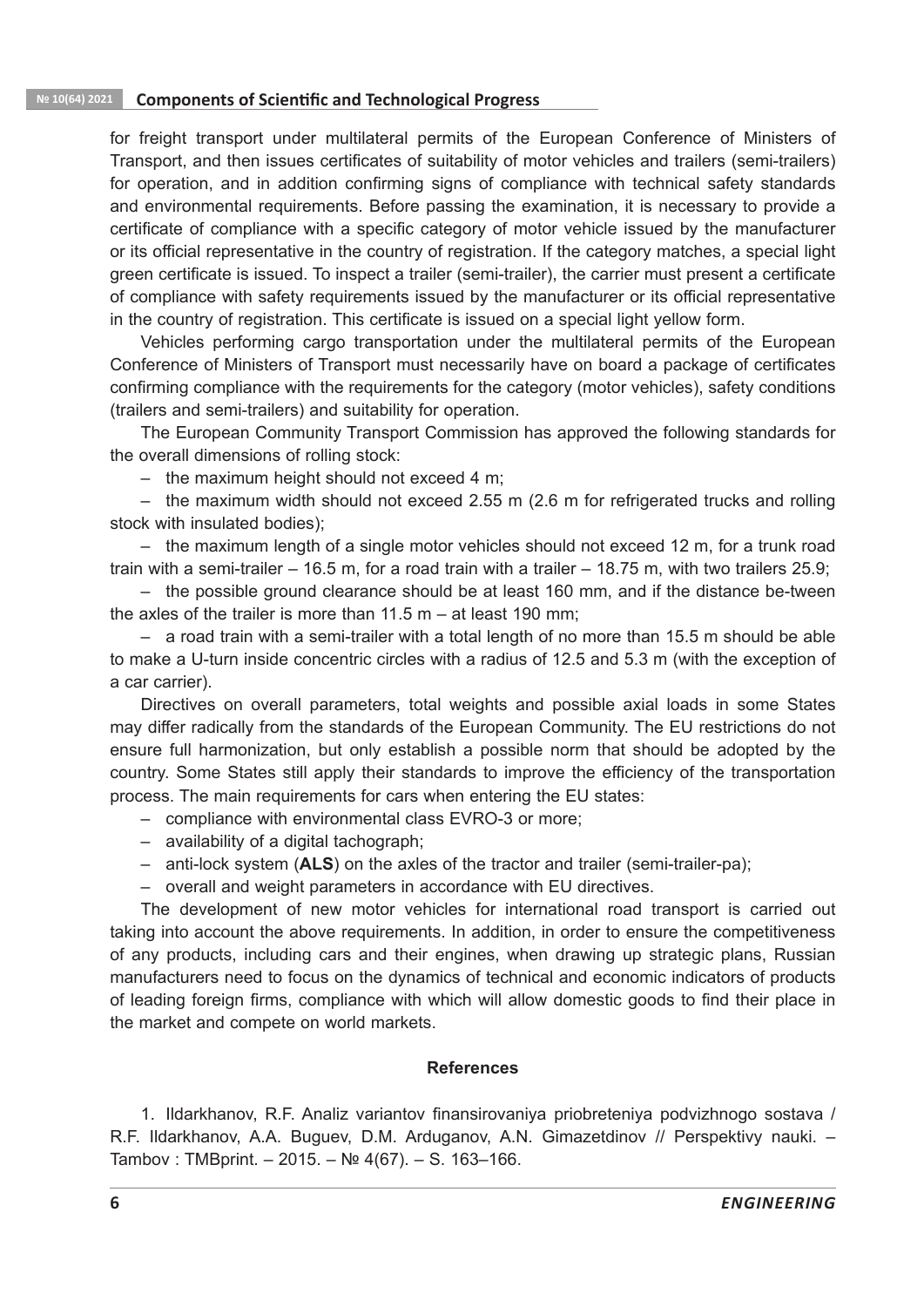2. Ildarkhanov, R.F. Analiz sootvetstviya dilerskogo avtotsentra standartam distribyutora / R.F. Ildarkhanov, A.A. Buguev, A.S. Zakharov, E.S. Popov // Globalnyj nauchnyj potentsial. – SPb. : TMBprint. – 2015. – № 7(52). – S. 90–92.

3. Ildarkhanov, R.F. Vybor podvizhnogo sostava dlya mezhdunarodnykh avtomobilnykh perevozok : ucheb. posobie dlya stud. vyssh. ucheb. zavedenij / R.F. Ildarkhanov. – Kazan : Izd-vo Kazan. un-ta, 2015. – 132 s.

4. Ildarkhanov, R.F. Diagnostika sistem avtomobilej / R.F. Ildarkhanov, D.M. Arduganov, A.A. Buguev, E.S. Popov // Perspektivy nauki. – Tambov : TMBprint. – 2015. – № 7(70). – S. 43–46.

5. Ildarkhanov, R.F. Issledovanie vozdejstviya avtotsentra na okruzhayushchuyu sredu / R.F. Ildarkhanov, A.A. Buguev, E.S. Popov, D.M. Arduganov // Globalnyj nauchnyj potentsial. – SPb. : TMBprint. – 2015. – № 7(52). – S. 76–78.

6. Ildarkhanov, R.F. Metodika vybora podvizhnogo sostava / R.F. Ildarkhanov, A.V. Basyrov, A.F. Kalimullina, F.F. Nuriev // Nauka i biznes: puti razvitiya. – M. : TMBprint. – 2020. – № 2(104). – S. 34–36.

7. Ildarkhanov, R.F. Metodika otsenki konkurentosposobnosti / R.F. Ildarkhanov, A.R. Valiakhmetov, D.R. KHabibullin // Perspektivy nauki. – Tambov : TMBprint. – 2018. – № 2(101). – S. 11–14.

8. Ildarkhanov, R.F. Obosnovanie sozdaniya avtotsentra / R.F. Ildarkhanov, A.A. Buguev, A.S. Zakharov, E.S. Popov // Nauka i biznes: puti razvitiya. – M. : TMBprint. – 2015. – № 7(49). – S. 57–60.

9. Ildarkhanov, R.F. Organizatsiya mezhdunarodnykh avtomobilnykh perevozok : ucheb. posobie dlya stud. vyssh. ucheb. zavedenij / R.F. Ildarkhanov. – Kazan : Izd-vo Kazan. un-ta, 2020. – 133 s.

10. Ildarkhanov, R.F. Otsenka vozdejstviya avtotsentra na okruzhayushchuyu sredu / R.F. Ildarkhanov, A.A. Buguev, A.N. Gimazetdinov, E.S. Popov // Nauka i biznes: puti razvitiya. – M. : TMBprint. – 2015. – № 7(49). – S. 85–87.

11. Ildarkhanov, R.F. Tendentsii razvitiya rynka avtomobilnykh perevozok / R.F. Ildarkhanov, A.V. Basyrov, D.R. KHabibullin // Nauka i biznes: puti razvitiya. – M. : TMBprint. – 2019. –  $N<sup>°</sup>$  2(92). − S. 16–18.

12. Ildarkhanov, R.F. Trebovaniya k podvizhnomu sostavu / R.F. Ildarkhanov, A.V. Basyrov, D.R. KHabibullin // Nauka i biznes: puti razvitiya. – M. : TMBprint. – 2019. – № 3(93). – S. 35–37.

#### **Анализ международных требований к подвижному составу**

Р.Ф. Илдарханов, Р.М. Галиев, Д.И. Нуретдинов, И.Ф. Шайхутдинов

*Набережночелнинский институт – филиал ФГАОУ ВО «Казанский (Приволжский) федеральный университет», г. Набережные Челны*

**Ключевые слова и фразы:** автотранспортное средство; габариты; международные перевозки; подвижной состав; технические требования.

**Аннотация.** В жестких условиях конкуренции на рынке грузовых перевозок автотранспортные предприятия требуют эффективного менеджмента и принятия обоснованных решений. Правильный выбор автотранспортных средств позволяет добиться успешного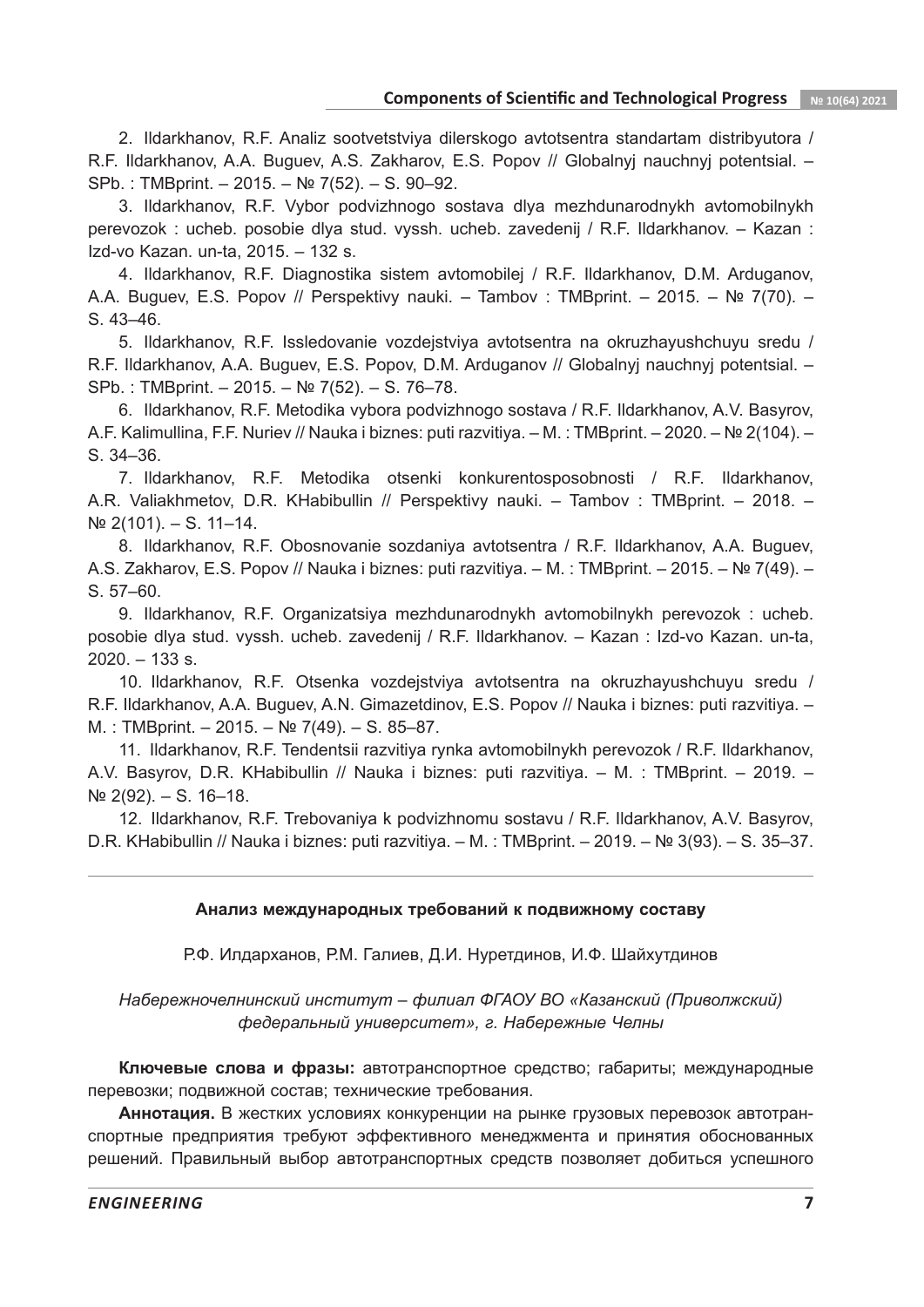#### **№ 10(64) 2021 Components of Scientific and Technological Progress**

развития международных перевозок. В статье представлены конструктивные требования к подвижному составу для выполнения грузовых автомобильных перевозок, результаты анализа международных технических стандартов. Рассмотрены нормативы оценки габаритных размеров, особенности прохождения процедуры освидетельствования автомобилей, предложены рекомендации производителям для обеспечения конкурентоспособности автотранспортных средств.

© R.F. Ildarkhanov, R.M. Galiev, D.I. Nuretdinov, I.F. Shaykhutdinov, 2021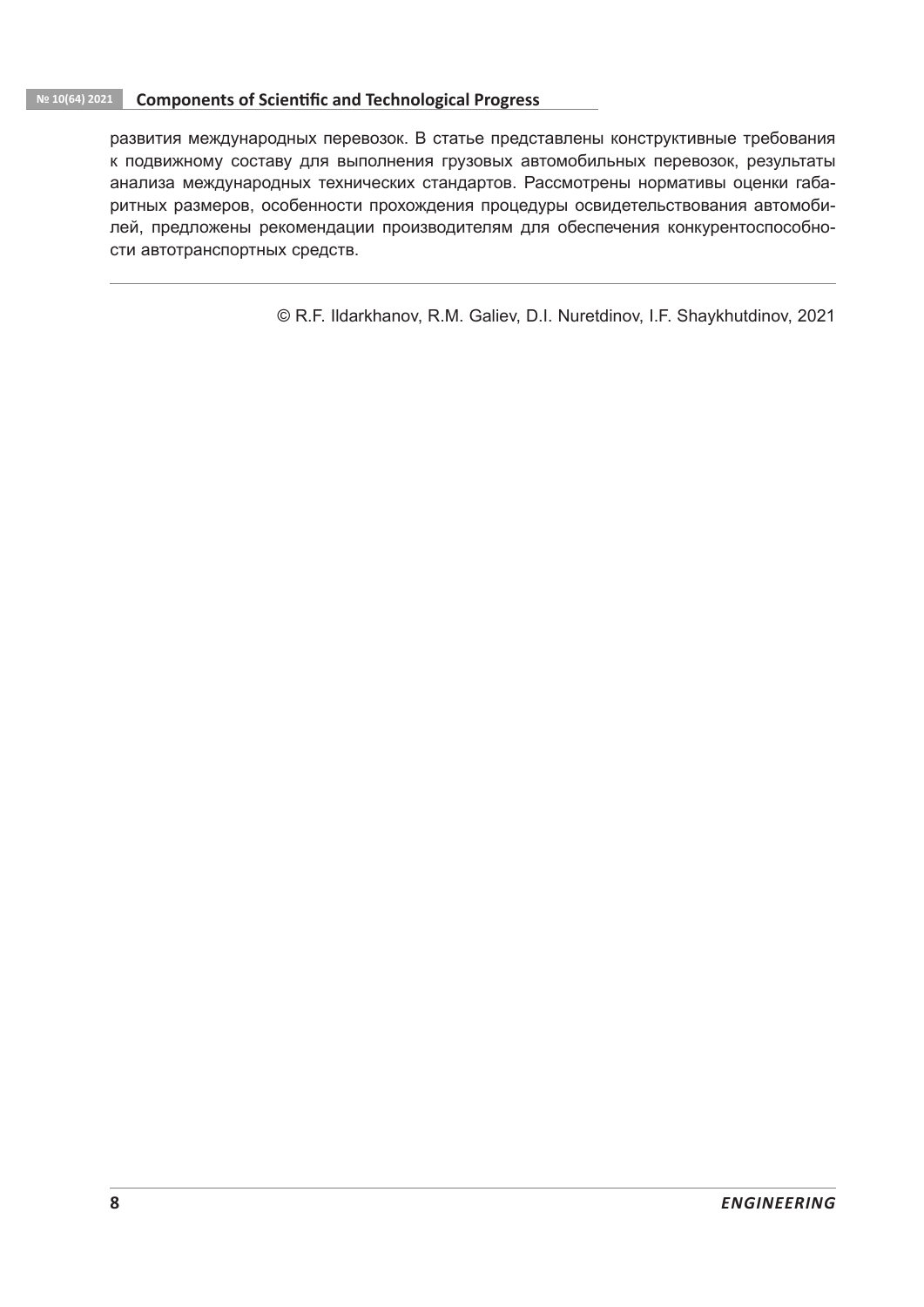UDK 004.04

## **Design and Development of Multifunctional Mobile Applications on the iOS Platform Using SWIFT 3**

N.D. Khruleva

*LLC "Saturn-Center", Moscow (Russia)*

**Key words and phrases:** Apple; Objective-C; Swift 3; Swift Framework; UIKit; Mask; mac OS; Mobile application; Integrated Development environment; Xcode.

**Abstract.** The purpose of the study is to discuss modern technologies and design and development tools that Apple provides to software developers for their own operating systems iOS, macOS, watchOS and tvOS. The objectives of the study are to analyze the feasibility of implementing the intended goal. The hypothesis of the study is to determine the need to develop multifunctional mobile applications. General scientific research methods are used in the paper. The analysis of the prospects for the introduction of a relatively new Swift programming language into their own projects is carried out, as well as the stages of creating their own iOS application for iPhone are demonstrated.

#### **Introduction**

Every year Apple holds the Worldwide Developers Conference (**WWDC**), presenting new technologies and the development of its own software. Apple mobile software developers gather there to discuss the modern technology market, which is developing at a high speed. If earlier, any company needed only a website to present its own products or services, now it needs to have its own mobile application in order to order a service in a few steps and immediately pay for it. Using mobile applications, it has become much easier to learn a foreign language, order a taxi, find the right place on the map. The mobile application allows you to analyze the actions of users, their reviews of the company's products and, based on this, offer contextual advertising, which in some cases significantly reduces the search time needed by the user. To date, the stack of technologies that Apple offers to developers is full-fledged and rich in functionality, with proper use of it, the advantages of mobile development over web development are growing considerably.

#### **Review of publications on the research topic**

The main source of information on this topic is technical articles by Apple representatives, owners of thematic resources dedicated to development for Apple operating systems, journalists who aim to convey to their readers the necessary information about current technology changes.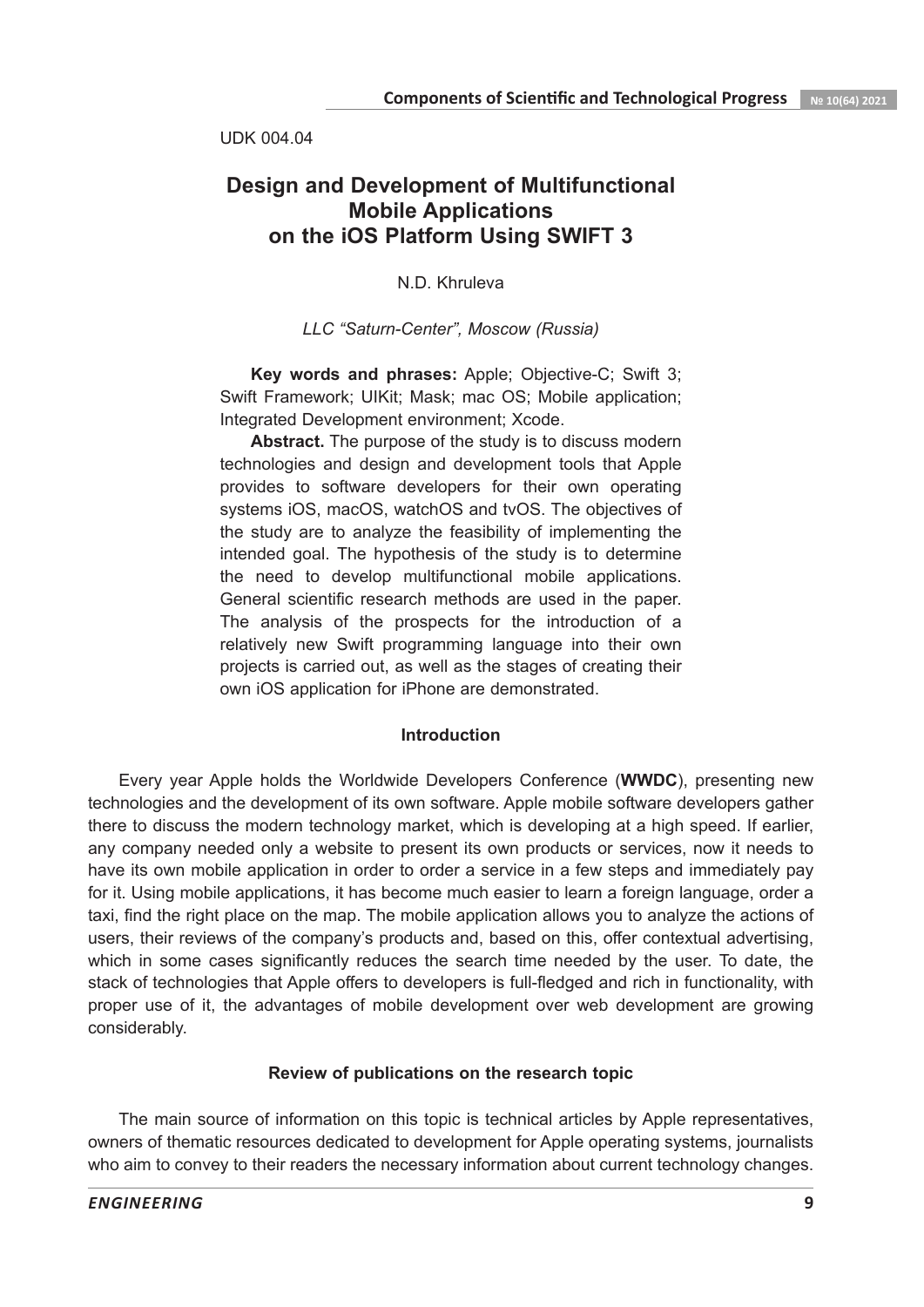#### **№ 10(64) 2021 Components of Scientific and Technological Progress**

Having analyzed several web resources such as SwiftBook, Hacking with Swift, Medium, one can see that each resource offers its own approach to creating mobile applications, the use of certain technologies. For a beginner in the field of development, it is worth deciding on a programming language, a framework that will become the foundation of a future project, and the principle of user interaction with the application. Certain issues are disclosed rather superficially in narrowly focused articles, most of which are written for experienced programmers. Therefore, it is advisable to consider the topic of rapid entry into the field of mobile development, and emphasize the points that are worth paying attention to.

#### **Materials and methods**

The purpose of this research is to study the necessary technologies for developing your own mobile application, analyzing the prospects for using the Swift3 programming language, and presenting a number of application development stages with the final presentation of the iOS program "My Favorite Places".

iOS is a proprietary mobile operating system from Apple. Developed initially for the iPhone, it was later improved also for the iPad, iPod Touch and Apple TV (until September 9, 2015, when tvOS was presented at a special Apple event). The iOS is a derivative of OS X, therefore, is by nature a Unix-like operating system. The iOS user interface is based on the concept of direct manipulation using Multi-Touch gestures. The control interface elements consist of sliders, switches and buttons. It is designed for direct user contact with the device screen [1].

The main tool for developing a program for iOS has become the Xcode integrated development environment with built-in visual interface capabilities, frameworks, and the main programming language in the system for developers has become Objective-C.

Xcode is an integrated development environment (IDE) produced by Apple. Allows you to create software using technologies such as GCC, GDB, Java, etc. Today it is the only means of writing "Universal" (Universal Binary) application programs for Mac OS X. The Xpode package contains a modified version of the free GNU Compiler Collection and supports C/C++, Objective-C, Swift, Java, AppleScript, Python and Ruby languages with various programming models, including (but not limited to) Cocoa, Carbon and Java [3].

The Swift compiler is built using the technologies of the free LLVM project. Swift inherits the best elements of the C and Objective-C languages, but at the same time differs in the use of automatic memory allocation and overflow control of variables and arrays, which significantly increases the reliability and security of the code.

At the same time, Swift programs are compiled into machine code, which allows for high performance. According to Apple, Swift code runs 1.3 times faster than Objective-C code. Instead of the Objective-C garbage collector, Swift uses object reference counting tools, as well as optimizations provided in LLVM, such as auto-vectorization.

Swift is tightly integrated into the Xpode development environment, however, it can be called from the terminal, which makes it possible to use it on operating systems other than macOS, for example, on Linux [3–6].

#### **Results and discussion**

One of the main innovations in Swift3 is playgraound, which looks like a simple editor window where you can write code. This code is compiled and executed immediately. No need to build a project and then run the emulator to see. Everything happens instantly: you write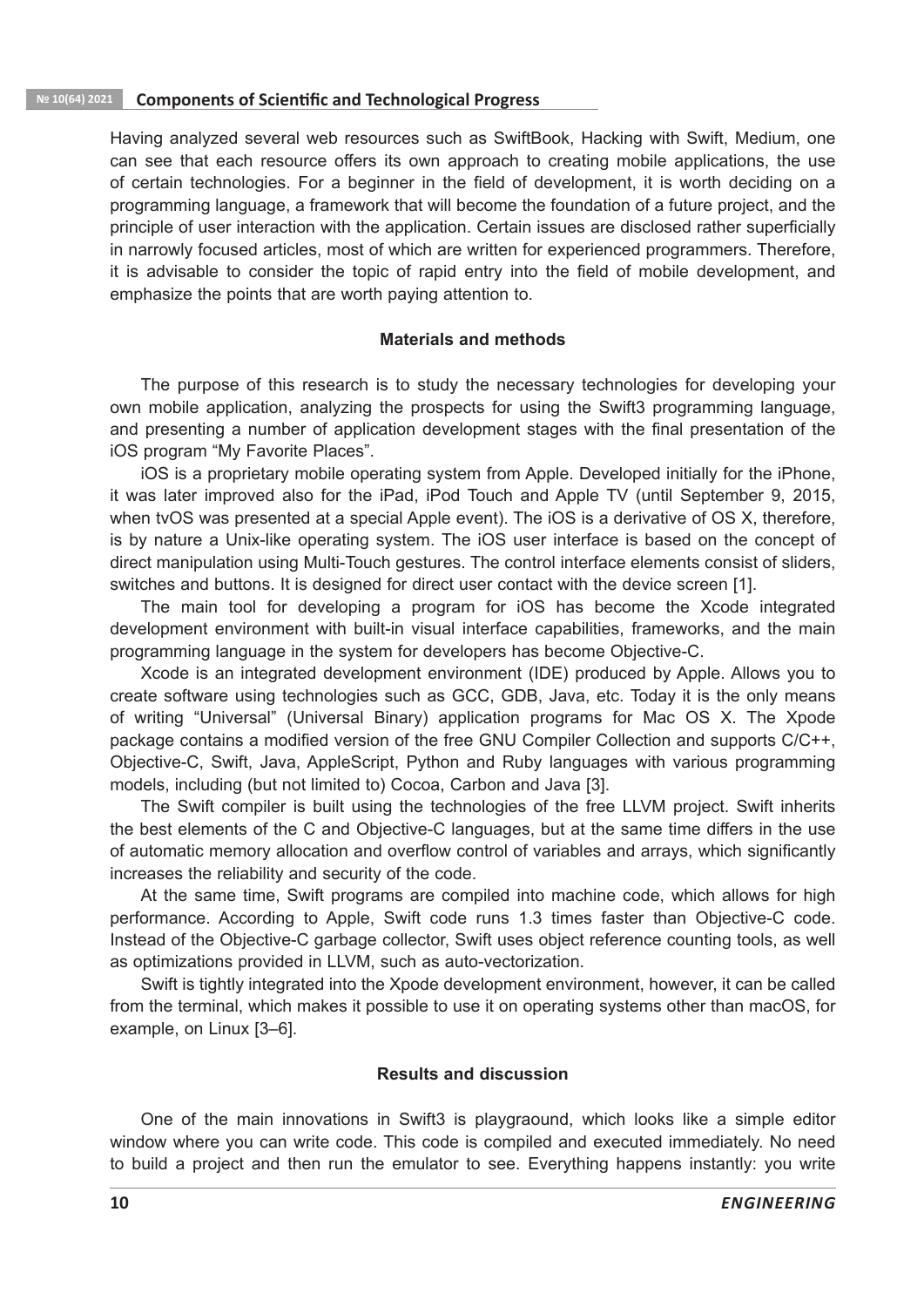code – you see the result. Classes are no longer divided into interface and implementation, halves the number of files in the project, in turn simplifies navigation through it, simplifying the syntax for creating fields and class properties. Properties no longer need instance variables, as previously in the latest versions of ObjC, these iVars were created automatically, but they could be prescribed manually. Now they cannot be created in principle, which means they no longer need to be taken into account.

Optional Types have appeared, they are used when the value of a variable may not exist for some reason. New functionality has been added for the switch operator, enumerations, generics has been implemented and the ARC (Automatic Reference Counting) memory management model has been significantly improved, which reduces the number of cases of RAM loss by the application [7].

Having considered all the available technologies, a specific small project (the My Favorite Places application) in the Swift3 programming language has been implemented.

The application is being developed using the Model – View – Controller template. The creation process provides two options for writing the interface, namely, placing interface elements using code, or using a storyboard (main.storyboard file), which is a so-called visual canvas that makes it possible to add controls to the screen by simply dragging from the library of objects.

Each object in the storyboard has its own class, which provides all the logic of the screen elements. In storyboard, by default, when creating a new project, there is already one screen, the so-called ViewController, which is launched at the start of the application, we use it to display a list of favorite places. For our purposes, the TableView control is ideal, which allows you to place content in the form of a list.

The ViewController.swif file implements the logic of reflecting our favorite places. This class inherits from the UIViewController class, which allows you to override and use the methods of the superclass. The first method that is available in the file is viewDidLoad(), which is activated immediately after loading the display screen, it is in this method that you should call all the necessary settings and initialization of variables. To display any elements in the TableView, it is worth signing the ViewController class to the delegate and data owner protocol, namely UITableViewDelegate and uitableviewdatasour 'e, which require the implementation of two mandatory methods cellForRow (returns a row with a cell that is used by the TableView object in the future) and numberOfRowInSection (returns the number of rows in the section, by default it is 0), and also for tableView you need to assign a delegate class and a data provider class using a tableView fragment. delegate = self and tableView.datasource = self. Therefore, after implementing these methods, it is already possible to run the simulator and see the result in the form of several empty lines.

It is according to this algorithm that the initial creation of most applications takes place. Swift provides powerful capabilities for customizing custom objects, a large number of available already implemented objects ready for use in their projects. By implementing several methods and dragging several objects, it is already possible to see the finished result of your work. Since the finished project in this article provides several pages of code. Figure 1 shows the StoryBoard of the finished project.

#### **Conclusions**

The relevance of using mobile applications is very high and the number of developers is growing every year, companies are trying to use new technologies for designing and developing mobile applications in order to attract as large an audience as possible to their own platforms.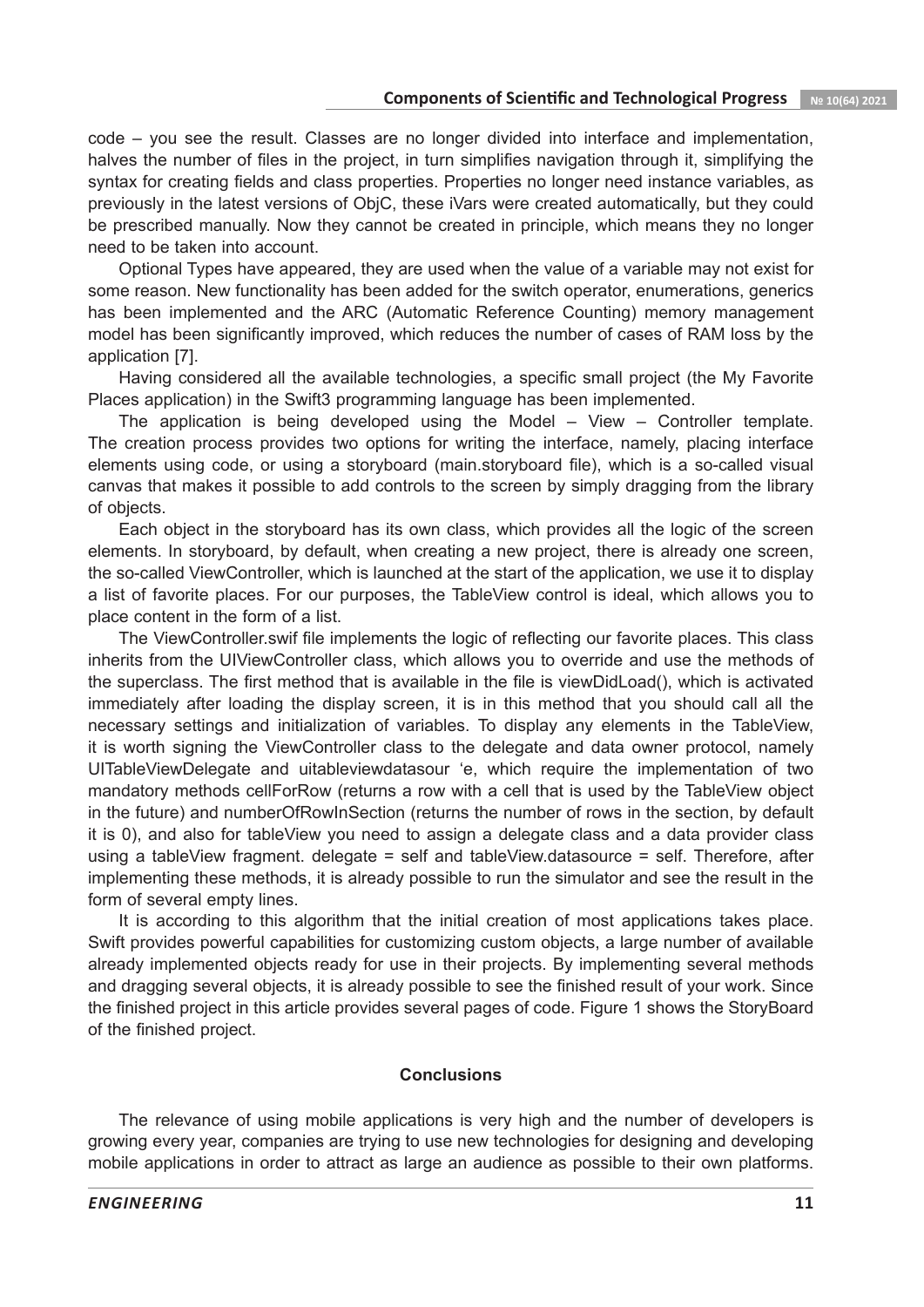#### **№ 10(64) 2021 Components of Scientific and Technological Progress**

Countries are trying to meet the level of demand for mobile development by teaching students various technologies, as a large number of companies are now ready to pay high salaries to highly qualified programmers who develop the technological level of the country and the company as a whole with their own knowledge and creativity. In the future, it is planned to master new technologies of server programming in Swift and development using React Native, which is used for fast programming for all popular platforms, both iOS and Android.

#### **References**

1. Borodin, I.F. Avtomatizatsiya tekhnologicheskikh protsessov / I.F. Borodin, YU.A. Sudnik. – M. : KolosS, 2003.

2. Weiher, M. iOS and macOS Performance Tuning: Cocoa, Cocoa Touch, Objective-C, and Swift / M. Weiher. – Addison-Wesley Professional, 2017.

3. Kaczmarek, S. Learning Swift and Xcode / S. Kaczmarek, B. Lees, G. Bennett // Swift 4 for Absolute Beginners. – Apress, Berkeley, CA, 2018. – P. 83–106.

4. Semenov, V.N. Ivideon iOS Open SDK / V.N. Semenov, 2019.

5. Hillar, G.C. Swift 3 Object-Oriented Programming / G.C. Hillar. – Packt Publishing Ltd, 2017.

6. Sharma, P.K. Design And Development of a Multi Featured iOS Mobile Application using Swift 3 / P.K. Sharma, R.S. Sharma // Journal for Research. – 2018. – T. 3. – No. 11.

7. Vinokurov, A.S. Razrabotka mobilnogo prilozheniya dlya operatsionnoj sistemy iOS v srede razrabotki Xcode / A.S. Vinokurov, R.I. Bazhenov // Postulat. – 2017. – No. 10.

8. Ungar, D. Dynamic atomicity: Optimizing swift memory management / D. Ungar, D. Grove, H. Franke // ACM SIGPLAN Notices. – 2017. – T. 52. – No. 11. – P. 15–26.

#### **Проектирование и разработка многофункциональных мобильных приложений на платформе iOS с использованием Swift 3**

Н.Д. Хрулева

*ООО «Сатурн-центр», г. Москва (Россия)*

**Ключевые слова и фразы:** Apple; МасВоок; macOS; Objective-C; Swift 3; Swift Framework; UIKit; Хcode; интегрированная среда разработки; мобильное приложение.

**Аннотация.** В статье рассмотрены современные технологии и инструменты проектирования и разработки, которые компания Apple предоставляет разработчикам программного обеспечения для собственных операционных систем iOS, macOS, watchOS и tvOS. Задачи исследования – проанализировать целесообразность реализации намеченной цели. Гипотеза исследования: разработка многофункциональных мобильных приложений является перспективным направлением. В работе использованы общенаучные методы исследования. Проведен анализ перспектив внедрения в собственные проекты относительно нового языка программирования Swift, а также продемонстрированы этапы создания собственного iOS приложения для iPhone.

© N.D. Khruleva, 2021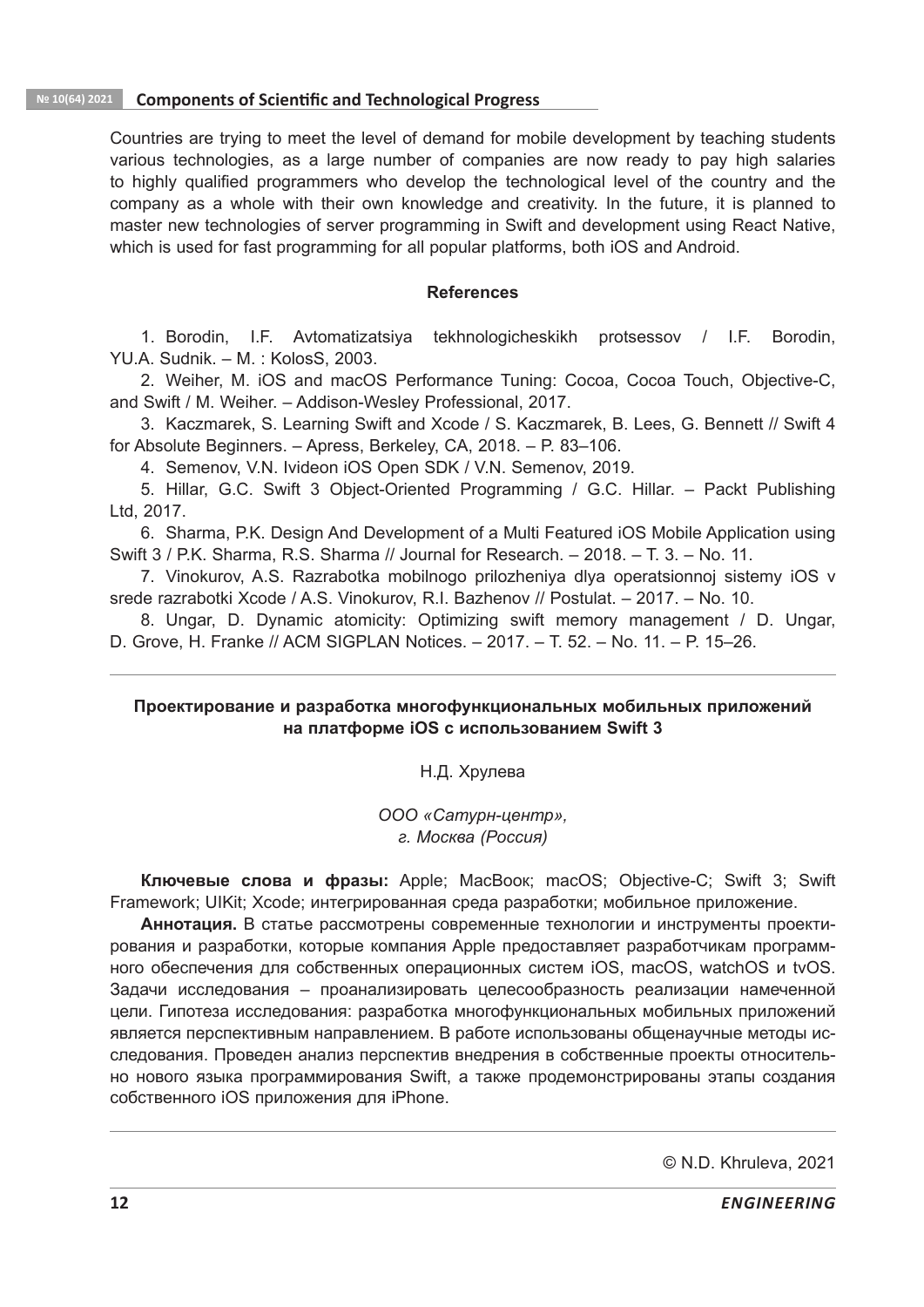UDK 004.9

## **Electromagnetic Compatibility Problem in Modern Electric Energy Meters**

G.S. Prokop, H.I. Ismoilov, S.A. Mirzoev, A.S. Khismatullin

*Salavat Branch of Ufa State Petroleum Technological University, Salavat (Russia)*

**Key words and phrases:** electromagnetic compatibility; electricity meters; measurement error; electromagnetic interference.

**Abstract.** The object of this study is a static electricity meter. The aim of the study is to improve the accuracy of the readings of electricity meters. The research task is to realize the research goal. Research hypothesis: to assess the accuracy, the author raises the question of electromagnetic compatibility in static meters of electrical energy, due to the instability of the main electrical parameters in electronic devices. The work used general scientific research methods. The result was obtained: to eliminate electromagnetic interference, it is proposed to use an interference suppression filter.

In the trend of current scientific and technological progress, electromagnetic compatibility (**EMC**) is of increasing importance. The EMC is the ability of an equipment or system to function satisfactorily in a given electromagnetic environment without creating unacceptable electromagnetic interference to other equipment or other systems in this environment [1; 2]. The slightest negative electromagnetic effect, at best, leads to errors in the operation of the technical system (**TS**), and of-ten to physical malfunctions [3].

In the last decade, the dimensions of electronic components have been de-creasing, and at the same time the level of influence of such elements on each other is growing. Significant electromagnetic interference is caused by power devices and distributed generation of energy from various sources, which have shifted the power industry towards higher frequencies [4]. Current waveforms caused by AC and non-linear loads can have frequency disturbances up to 150 kHz and above. New EMC requirements for technical systems have been developed and methods for evaluating EMC have been standardized. However, in the recent past, energy readings of some static electricity meters have shown that they are sensitive to certain interferences, showing read errors of up to several hundred percent. An independent study using traceable metering equipment, carried out on a more extensive set of static meters, confirmed these earlier findings [5]. Such loads were LED and fluorescent lamps with dimmers, which caused intermittent and peak current fluctuations with a significant frequency in the range from 100 Hz to 30–50 kHz.

To eliminate the above-described type of interference, it is proposed to use noise suppression filters, which are elements to ensure the attenuation of the flowing noise. Their use presupposes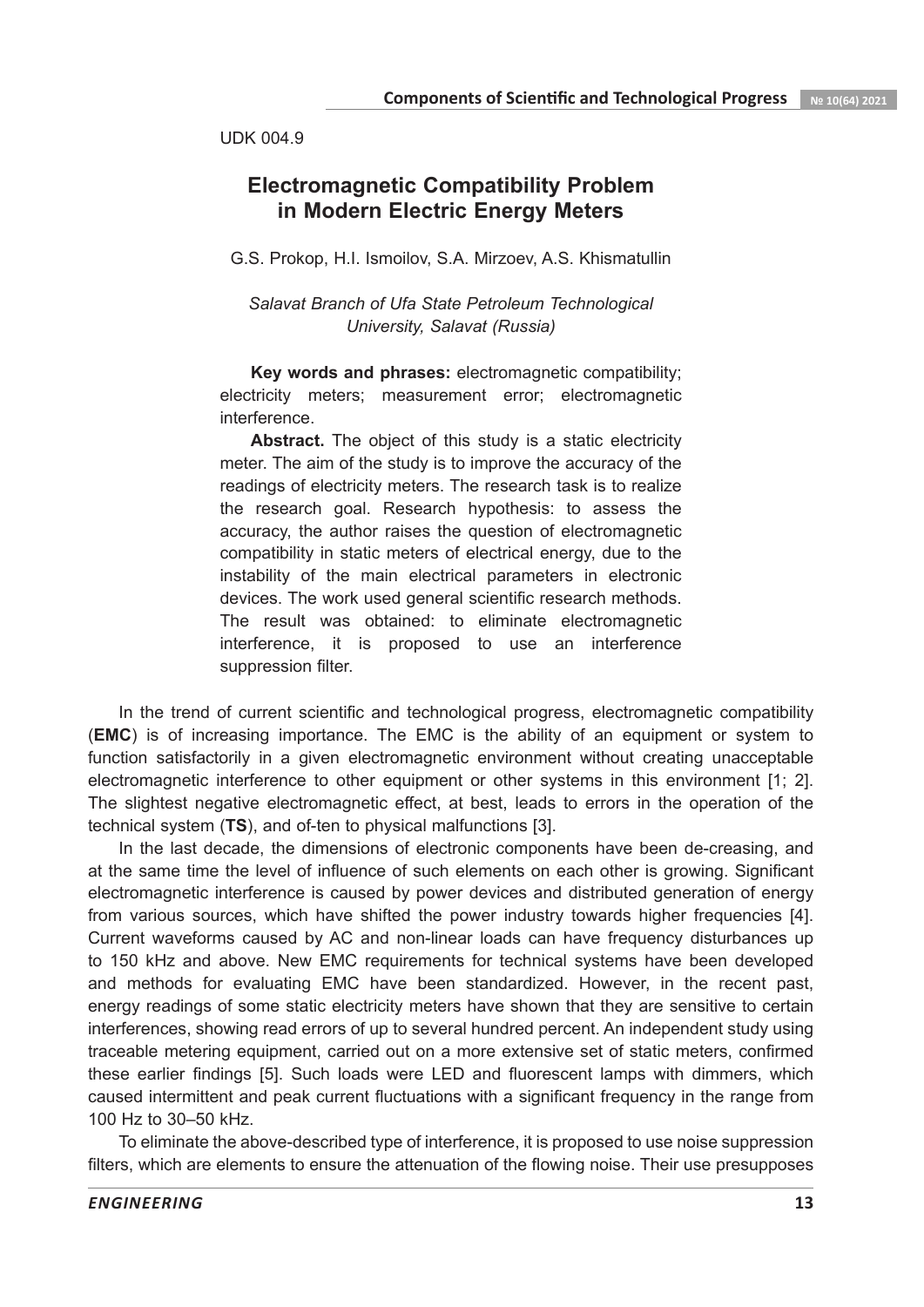that the frequency characteristics of the useful signal and interference differ significantly from each other. This allows for selective damping of oscillations with weak distortion of the useful signal. In this case, the effect of damping is directly provided by dividing the voltage [6].

If a high-frequency noise voltage is supplied to the low-frequency circuit of the useful signal, then a component of the interference voltage appears at the impedance of the receiver:

$$
\underline{U}_{s\tau} = \underline{U}_0 \, \frac{\underline{Z}_s}{\underline{Z}_\text{Q} + \underline{Z}_s}.
$$

The introduction of a frequency-dependent longitudinal impedance, for ex-ample, in the form, implies a very small resistance for a low frequency current, and a very large resistance for a high frequency current, provides interference attenuation, and the interference voltage is reduced to:

$$
\underline{U}_{s\tau} = \underline{U}_0 \, \frac{\underline{Z}_s}{\underline{Z}_\text{Q} + \underline{Z}_\text{L} + \underline{Z}_s}.
$$

The damping effect can be characterized by the damping coefficient – the ratio of voltage drops on, with and without it:

$$
\left|\frac{\underline{U}_{ST}}{\underline{U}'_{ST}}\right| = \left|\frac{\underline{Z}_Q + \underline{Z}_L + \underline{Z}_S}{\underline{Z}_Q + \underline{Z}_S}\right|.
$$

The damping factor is usually given as a logarithm of the voltage ratio and is expressed in decibels:

$$
\alpha_{\rm e}=20\text{lg}\left|\frac{\underline{U}_{\rm ST}}{\underline{U}_{\rm ST}}\right|.
$$

In principle, line filters consist of various transverse capacitors and longitudinal inductances (low-pass filters) [7]. Taking into account the relatively high operating voltages and currents, as well as proceeding from the aspects of the reliability of the devices, special structural elements were created for the construction of network filters, which are considered in the work of K.A. Bochkov [8; 9].

Using noise suppression filters in modern static electricity meters, you can achieve high accuracy in readings and extend their service life. This technology is beneficial from an economic point of view.

#### **References**

1. Vildanov, R.G. The investigation of magnetization reversal loss sensor / R.G. Vildanov, A.S. Khismatullin, N.N. Luneva // IOP Conference Series: Materials Science and Engineering, 2019. – P. 012109.

2. Vildanov, R.G. Economic aspects of re-active power compensation at gas-chemical plant / R.G. Vildanov, A.S. Khismatullin, N.N. Luneva // IOP Conference Series: Materials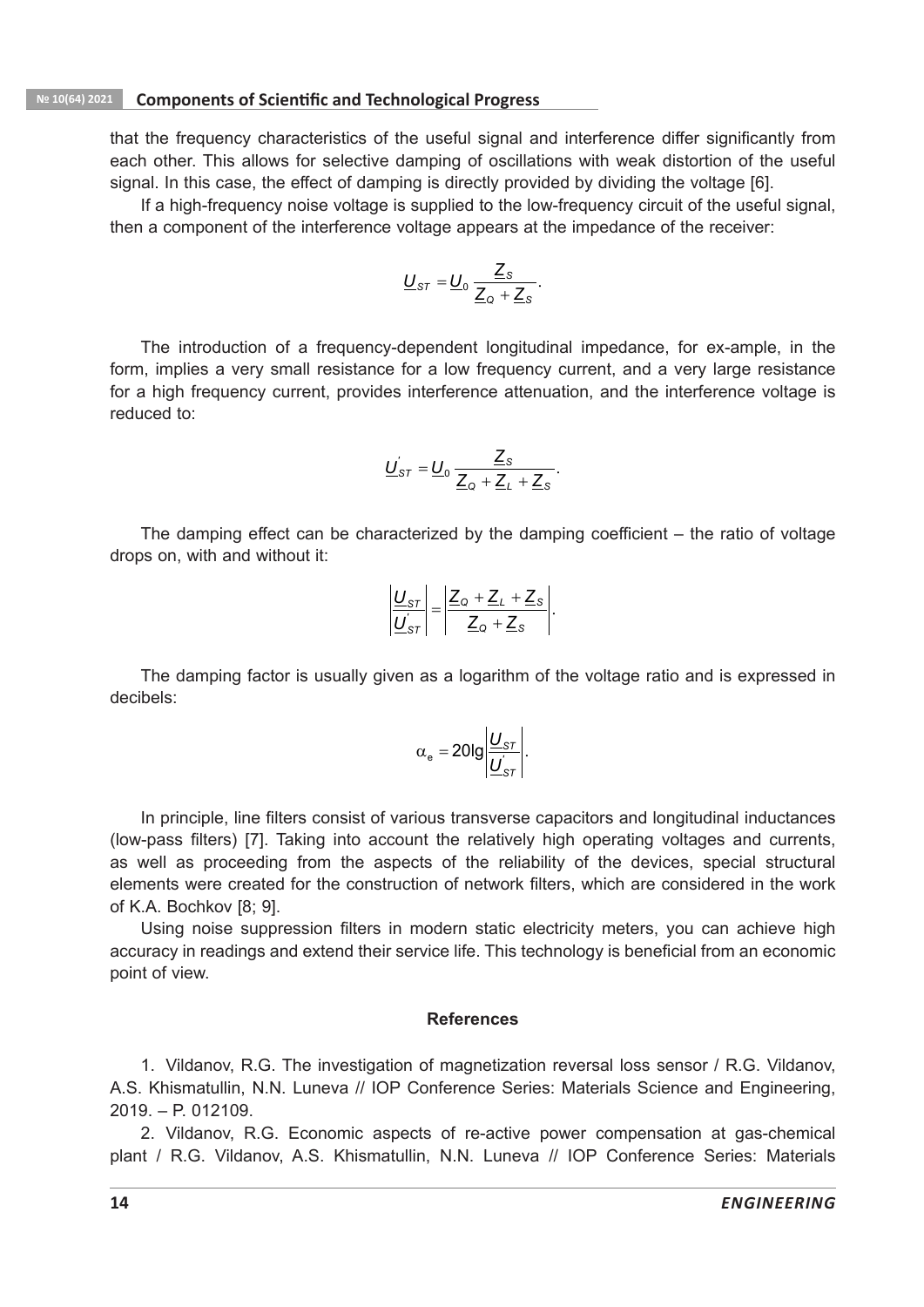Science and Engineering, 2019. – P. 012108.

3. Ismoilov, A.I. Modernization of diagnostic methods for oil transformers / A.I. Ismoilov, E.D. Karimov, D.A. Sidorov, A.S. Hismatullin // Components of Scientific and Technological Progress. – 2021. – № 4(58). – P. 5–8.

4. Leferink, F. Oshibki staticheskikh schetchikov elektroenergii, vyzvannye konduktivnymi elektromagnitnymi pomekhami / F. Leferink, K. Kejer, A. Melentev // IEEE Electromagn. Compat. Mag. – 2016. – Vol. 5. – No. 4. – P. 49–55.

5. Ritveld, G. Navedennye elektromag-nitnye pomekhi, vyzyvayushchie oshibki v pokazaniyakh staticheskikh schetchikov elektrichestva / G. Ritveld, D. KHugenbum, M. Akanski // CPEM Conf. Dig. – Parizh, 2018. – P. 1–2.

6. Bashirov, M.G. Ustanovka dlya okhlazhdeniya maslyanogo transformatora s elektricheskim filtrom ochistki / M.G. Bashirov, A.S. KHismatullin, E.V. Sirotina // Patent na poleznuyu model RU 177199 U1, 13.02.2018. Zayavka № 2017117996 ot 23.05.2017.

7. Mullakaev, M.S. Ultrasonic automated oil well complex and technology for enhancing marginal well productivity and heavy oil recovery / M.S. Mullakaev, V.O. Abramov, A.V. Abramova // Journal of Petroleum Science and Engineering. – 2017. – T. 159. – P. 1–7.

8. Mashili, N.S. Primenenie kosvennogo metoda dlya opredeleniya obvodnennosti nefti po dinamogramme / N.S. Mashili, A.S. KHismatullin, M.S. Mullakaev // Nauka i biznes: puti razvitiya. – M. : TMBprint. – 2020. – № 12(114). – S. 133–135.

9. Evdokimova, N.G. Energy activation by petroleum residues in a disintegrator / N.G. Evdokimova, Al.A. Gureev, S.V. Kosyak, V.S. Danyushevskii // Chemistry and Technology of Fuels and Oils. – 1992. – Т. 28. – No. 1. – P. 40–44.

> **Проблема электромагнитной совместимости в современных счетчиках электрической энергии**

Г.С. Прокоп, Х.И. Исмоилов, С.А. Мирзоев, А.С. Хисматуллин

*Филиал ФГБОУ ВО «Уфимский государственный нефтяной технический университет», г. Салават (Россия)*

**Ключевые слова и фразы:** погрешность измерения; счетчики электрической энергии; электромагнитная совместимость; электромагнитные помехи.

**Аннотация.** Объектом данного исследования является статический счетчик электроэнергии. Целью исследования является улучшение точности показаний счетчиков электроэнергии. Задача исследования – реализовать цель исследования. Гипотеза исследования: для оценки точности автор ставит вопрос об электромагнитной совместимости в статических счетчиках электрической энергии, обусловленных нестабильностью основных электрических параметров в электронных приборах. В работе использованы общенаучные методы исследования. Получен результат: для устранения электромагнитных помех предлагается использование помехоподавляющего фильтра.

© G.S. Prokop, H.I. Ismoilov, S.A. Mirzoev, A.S. Khismatullin, 2021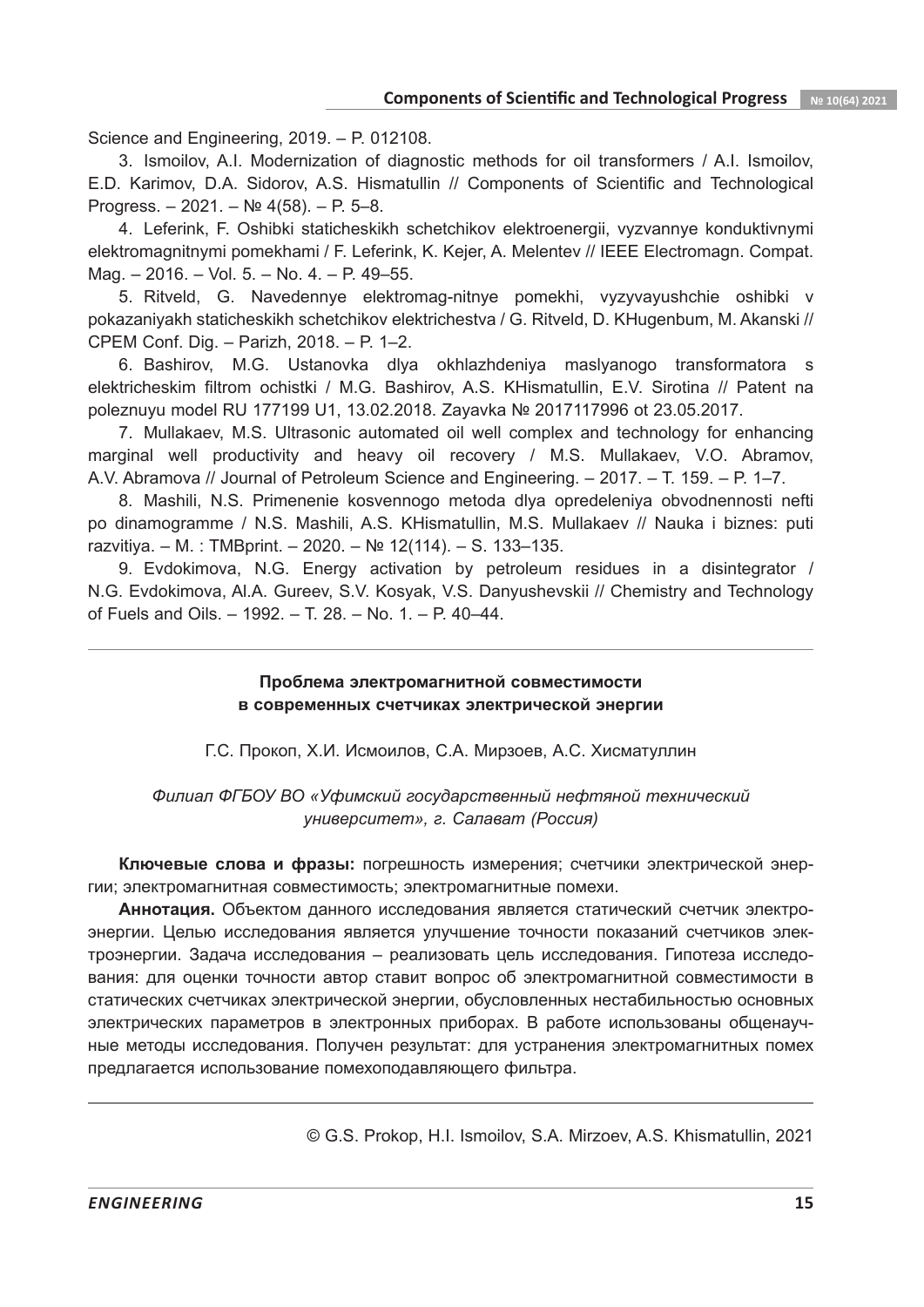UDK 69

## **Application of Horizontal Directional Drilling Technology in the Laying of Underground Utilities**

I.L. Abramov, S.A. Mkhoyan

*National Research Moscow State University of Civil Engineering, Moscow (Russia)*

**Key words and phrases:** horizontal directional drilling; engineering communications; destabilizing factors; organizational and technological solutions.

**Abstract.** In the context of the development of a market economy and the growth of scientific and technological progress, the use of horizontal directional drilling (**HDD**) technology to obtain high-quality products in the course of the activities of construction organizations is becoming a factor in increasing competitiveness. The purpose of the study is to identify diverse factors that arise during the implementation of the technology under study. To achieve this goal, the following tasks were formulated: to determine the factors influencing the successful application of HDD technology, as well as to develop solutions to eliminate the effects of destabilizing factors. The article presents a study of the use of HDD technology in the construction industry on the example of the implemented project, recommendations (organizational and technological solutions) are given to optimize and minimize the influence of destabilizing factors in the production of engineering and construction works. The results of the study can be used by all participants in the construction industry during the pre-contract study of an investment project or already during the laying or replacement of engineering communications using HDD technology.

The study of the use of HDD technology in the construction industry plays a significant role in the formation of competitive advantages associated with the availability and effective use of available information resources and the qualitative achievement of set goals, including the timely commissioning of various facilities.

At a recent meeting, Deputy Prime Minister of the Russian Federation Marat Shakirzyanovich Khusnullin said that the Government of the Russian Federation is preparing a concept for restructuring the housing and communal services sector, since it is impossible to increase the volume of housing and the quality of the urban environment in a planned manner without it. Among the issues that need to be addressed, he referred to dilapidated housing, worn-out infrastructure and incomplete collection of utility bills [1].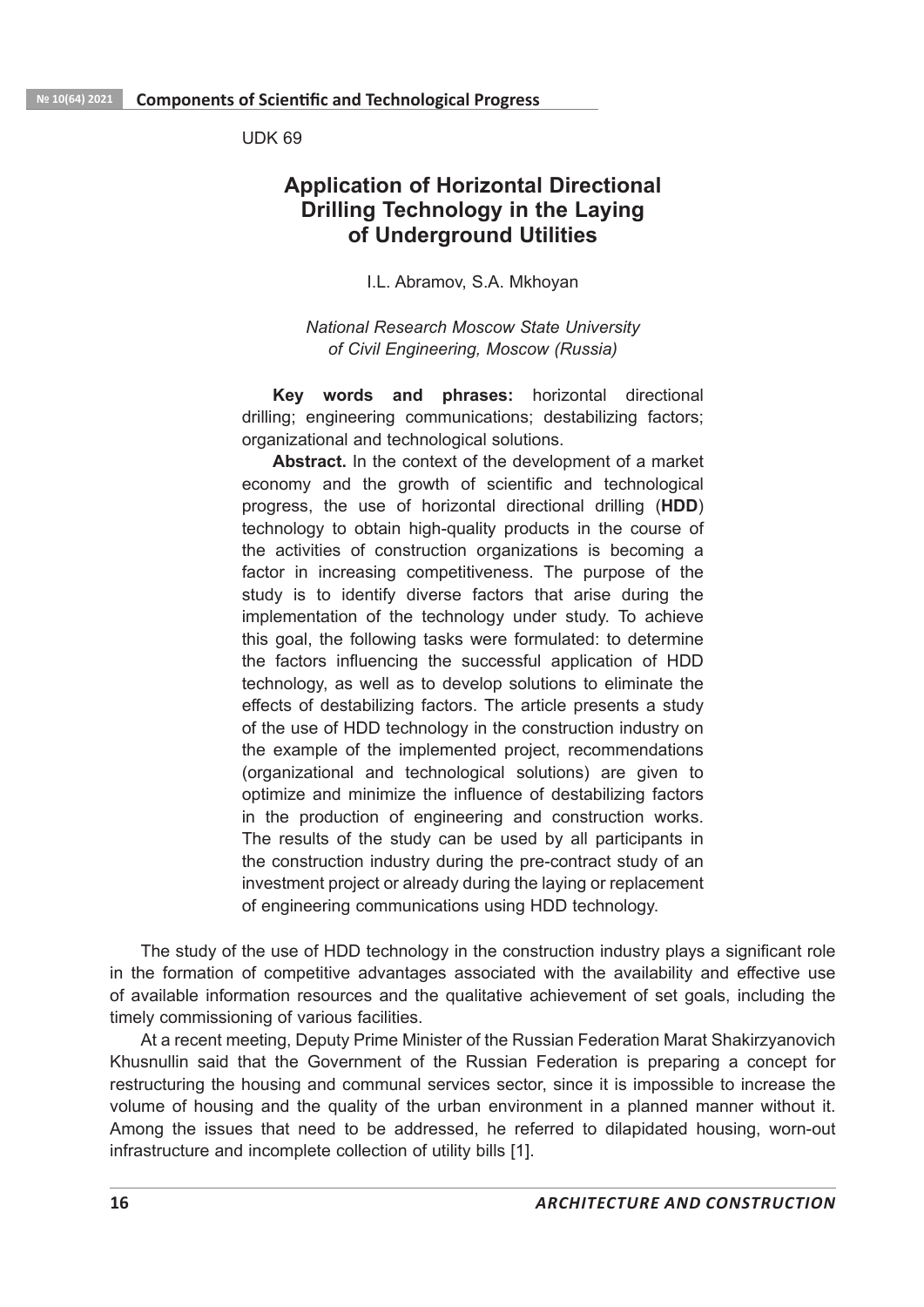Marat Shakirzyanovich also stressed that it is worth solving the issue of heating networks and water pipes worn out by 60 %, since the program of their modernization has not yet been radically confirmed by money. The Deputy Prime Minister noted that over 1 trillion rubles are required to upgrade the infrastructure [1].

In this context, the use of HDD technology is very relevant, given the real wear and tear of engineering communications throughout the country, and especially in such a multi-million megalopolis as Moscow.

The creation of HDD technology can be attributed to the end of the 15th century, when Leonardo da Vinci invented a device for drilling a well in the ground at any angle, even horizontally. The 10 drilling rigs he created formed the basis for the construction of first a manual, and then a fully automatic installation for the first time.

Due to the insufficient development of the mass industrial base for a long period of time, this method remained undervalued. And yet, throughout the subsequent history, HDD technology has been continuously improved. During the laying of the pipeline in California (USA) in 1971, a breakthrough occurred. The author of the project was tasked with drilling a well under the Pajero River.

This work was excellently handled by the American industrialist and inventor Martin Cherrington, who is now rightfully considered as the "father" of HDD technology [2].

Successfully completed works, as well as the need for measures to improve the infrastructure of settlements, brought this technology to the peak of popularity. HDD technology was used for laying engineering communications for various purposes (gas, water, electric, telephone cables), which was carried out without digging trenches and did not require subsequent restoration work.

No less interesting is the use of this technology by domestic builders. The Ministry of Defense of the country has implemented many landmark construction projects, not only from the point of view of social significance, but also from the point of view of the scale and record deadlines for the implementation of projects.

Among the iconic objects, it is particularly worth noting the water intake built in the valley of the Belbek River in a record 115 days, the official opening of which took place on behalf of the President of the Russian Federation on March 18, 2021, before the floods and the holiday season [3].

Taking into account the complex landscape of the Republic of Crimea, a trunk pipeline with a length of more than 10 kilometers was laid using HDD technology. A unique Russian-made water pumping station has been built.

The structure of this hydrotechnical complex includes an administrative and household territory, a complex of treatment facilities, a storage tank with a capacity of 150,000 cubic meters, a storage pool, a dam, a hose for water delivery, three pumping stations and four bowls for clean water [3].

The HDD technology has once again justified itself, allowing to significantly reduce the time and cost of project implementation, and therefore it remains very relevant and in demand in the modern world of technological progress.

Using the example of a successfully completed project, it can be seen that the rehabilitation of engineering communications using HDD technology allows us to solve the following problems:

• to reduce the costs of the preparatory period of the device of engineering communications;

• to restore communications that have failed, as well as to equip underground highways in hard-to-reach places;

- reduce the labor intensity and time of work;
- reduce the cost of returning the landscape to its original state;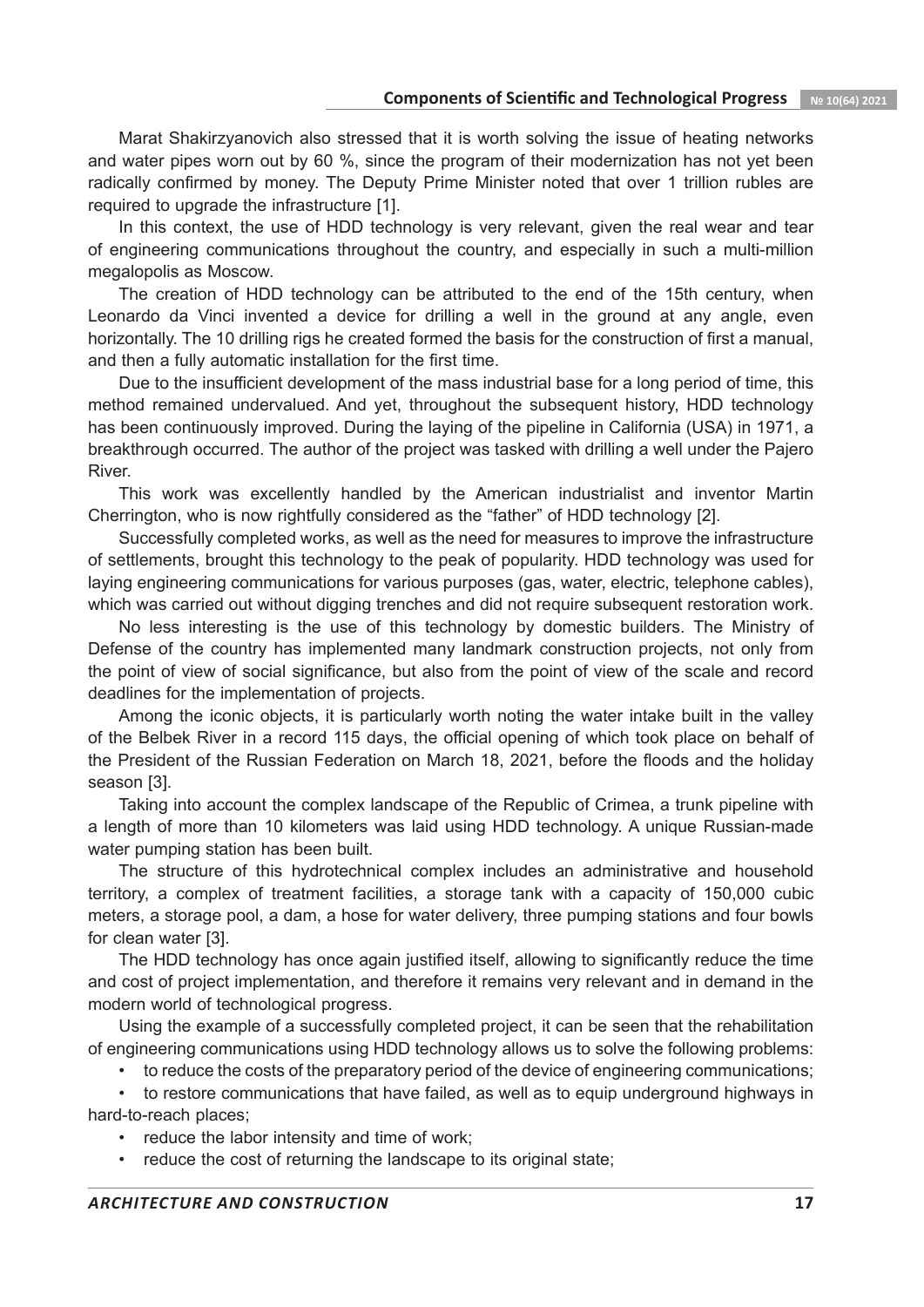**Table 1.** Factors contributing to the spread and implementation of HDD technology

| Factors                                                             | Results                                                                                                                                                                                                                                            |
|---------------------------------------------------------------------|----------------------------------------------------------------------------------------------------------------------------------------------------------------------------------------------------------------------------------------------------|
| Natural and climatic<br>conditions                                  | Allows construction in geologically complex regions (mountainous areas of<br>Transcaucasia and the North Caucasus, the Republic of Crimea, the Far North, the<br>Arctic and many others)                                                           |
| The presence of an<br>extensive network of<br>underground utilities | HDD technology is necessary not only for the development of new territories, but also<br>for the repair and replacement of engineering communications during the production of<br>repair and construction works in the housing and communal sphere |
| Preservation of existing<br>road surfaces and<br>landscaping        | There are no additional costs associated with the restoration of the disturbed surface<br>layer, and the existing ground infrastructure is fully preserved                                                                                         |
| Development of new<br>territories                                   | Laying of underground communications under the riverbed and reservoirs,<br>implementation of bold projects, development of new territories and improvement of the<br>communications network                                                        |
| Preservation of the mode<br>of life                                 | Performing works under busy road arteries without stopping traffic (MKAD, TSKAD,<br>FAD, etc.)                                                                                                                                                     |

• to ensure the required quality of the construction process and obtain reliable data for the feasibility study of the project.

When using the HDD technology, previously laid communications, existing ground infrastructure, finishing coatings of roads and railways are preserved [4]. At the same time, expenses for employees of working specialties are reduced. To perform the work, it is enough to attract a small team with highly qualified specialists.

Minimizing the energy costs of drilling equipment is achieved due to the mobility and autonomy of the equipment.

Destabilizing factors arising during the production of works:

• insufficient level of qualification of personnel, violation of safety regulations, negligence and lack of professionalism of operators of HDD installations are the causes of human casualties and destruction of houses in accidents;

• lack of service, technical support and extended delivery times of consumables lead to an increase in the timing of construction projects and the cost of ownership of mechanisms;

• the absence of domestic analogues of technological equipment and storage facilities for the storage of spare parts in order to eliminate problems in a timely manner;

• absence of approved regulations for the disposal of spent bentonite drilling mud (sludge).

#### **Solutions to eliminate the effects of destabilizing factors**

In the course of this study of HDD technology, the following technological and organizational solutions were identified, which differ depending on the stage of work.

Measures to be taken at the preparatory period:

• high-quality collection of initial data and competent use of archival materials on engineering and geological surveys, taking into account local peculiarities;

- ensuring proper quality control of the materials used;
- the use of progressive innovative tools and their interchangeability;
- timely adjustment of production load.

Measures to be taken during the main period: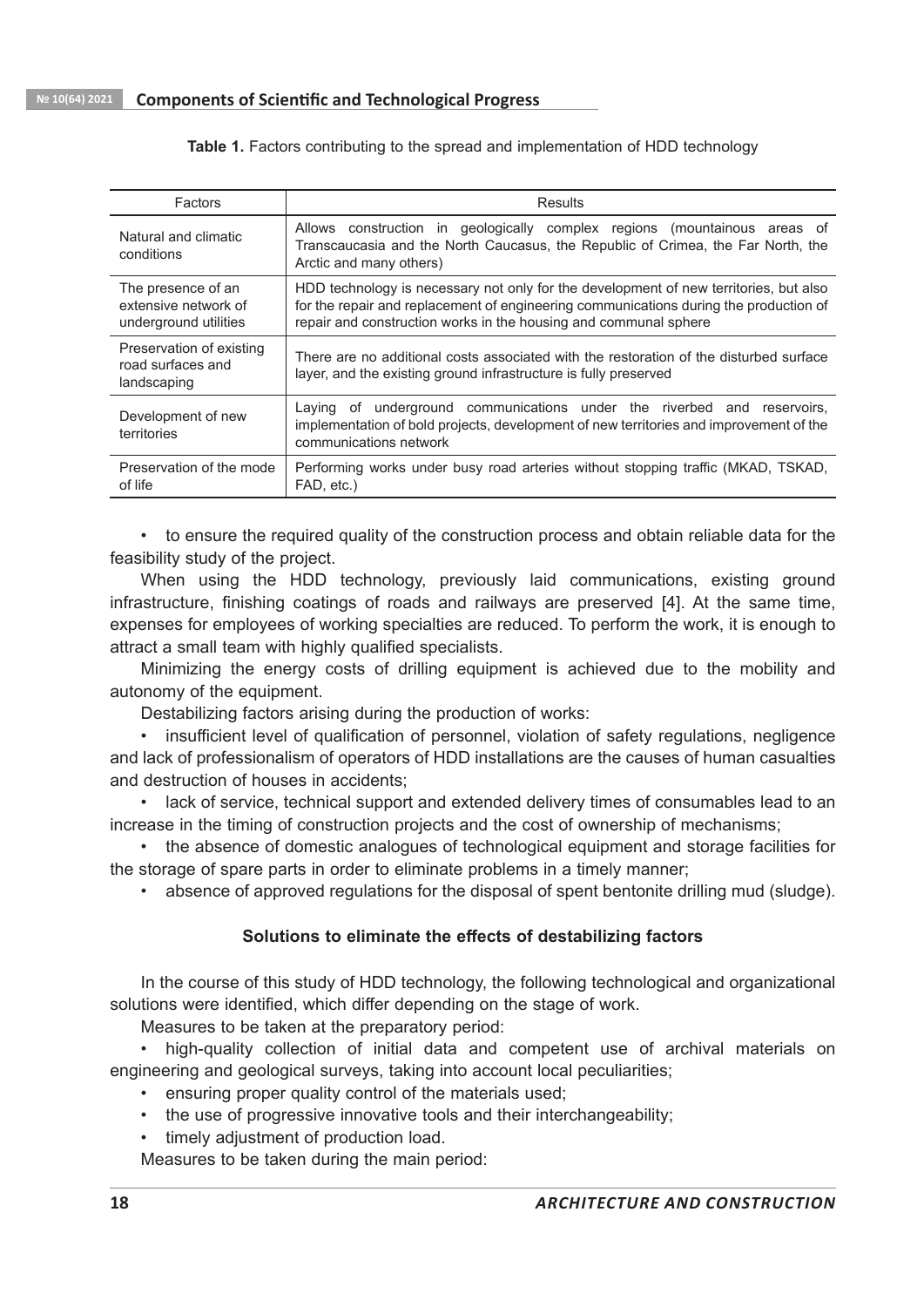- strict application of professional standards and training of their personnel;
- compliance with the requirements of safety regulations;
- personal responsibility of operators for the quality of HDD performance.

Measures to be taken throughout the final period:

• development of a recycling algorithm and creation of a regulatory framework for the classification of waste spent drilling mud;

• increase of dealerships and service stations for the purpose of timely troubleshooting.

Despite the identified factors that create difficulties in the implementation of projects, HDD technology can definitely be called advanced, very necessary and timely [5]. Since the leading manufacturers of drilling rigs are engaged in solving the main issues related to the training of high-quality personnel and increasing production capacities in Russia, it seems that in the near future there will be fewer significant shortcomings.

#### **References**

1. Izdatelskij dom Kommersant [Electronic resource]. – Access mode : https://www. kommersant.ru.

2. Obshchedostupnaya internet-entsiklopediya Vikipediya [Electronic resource]. – Access mode : https://ru.wikipedia.org.

3. Sajt Prezidenta RF [Electronic resource]. – Access mode : https://www.kremlin.ru.

4. Demidenko, A.I. Osobennosti metoda gorizontalnogo napravlennogo bureniya ustanovkami GNB / A.I. Demidenko, A.B. Letopolskij, YU.A. Ushatskaya // Obrazovanie. Transport. Innovatsii. Stroitelstvo : sbornik materialov II Natsionalnoj nauchno-prakticheskoj konferentsii, 2019. – S. 10–13.

5. Mkhoyan, S.A. Tekhnologiya gorizontalnogo napravlennogo bureniya / S.A. Mkhoyan, I.L. Abramov // Dni studencheskoj nauki. – Izdatelstvo MISI-MGSU. – 2020. – CH. 3. – S. 1202–1204.

#### **Применение технологии горизонтального направленного бурения при прокладке подземных инженерных коммуникаций**

И.Л. Абрамов, С.А. Мхоян

*ФГБОУ ВО «Национальный исследовательский Московский государственный строительный университет», г. Москва (Россия)*

**Ключевые слова и фразы:** горизонтальное направленное бурение; дестабилизирующие факторы; инженерные коммуникации; организационно-технологические решения.

**Аннотация.** В условиях развития рыночной экономики и роста темпов научно-технического прогресса применение технологии горизонтального направленного бурения (**ГНБ**) для получения качественной продукции в ходе деятельности строительных организаций становится фактором повышения конкурентоспособности.

Цель исследования – выявление разнохарактерных факторов, возникающих при реализации исследуемой технологии. Для достижения поставленной цели были сформулированы следующие задачи: определить факторы, влияющие на успешное применение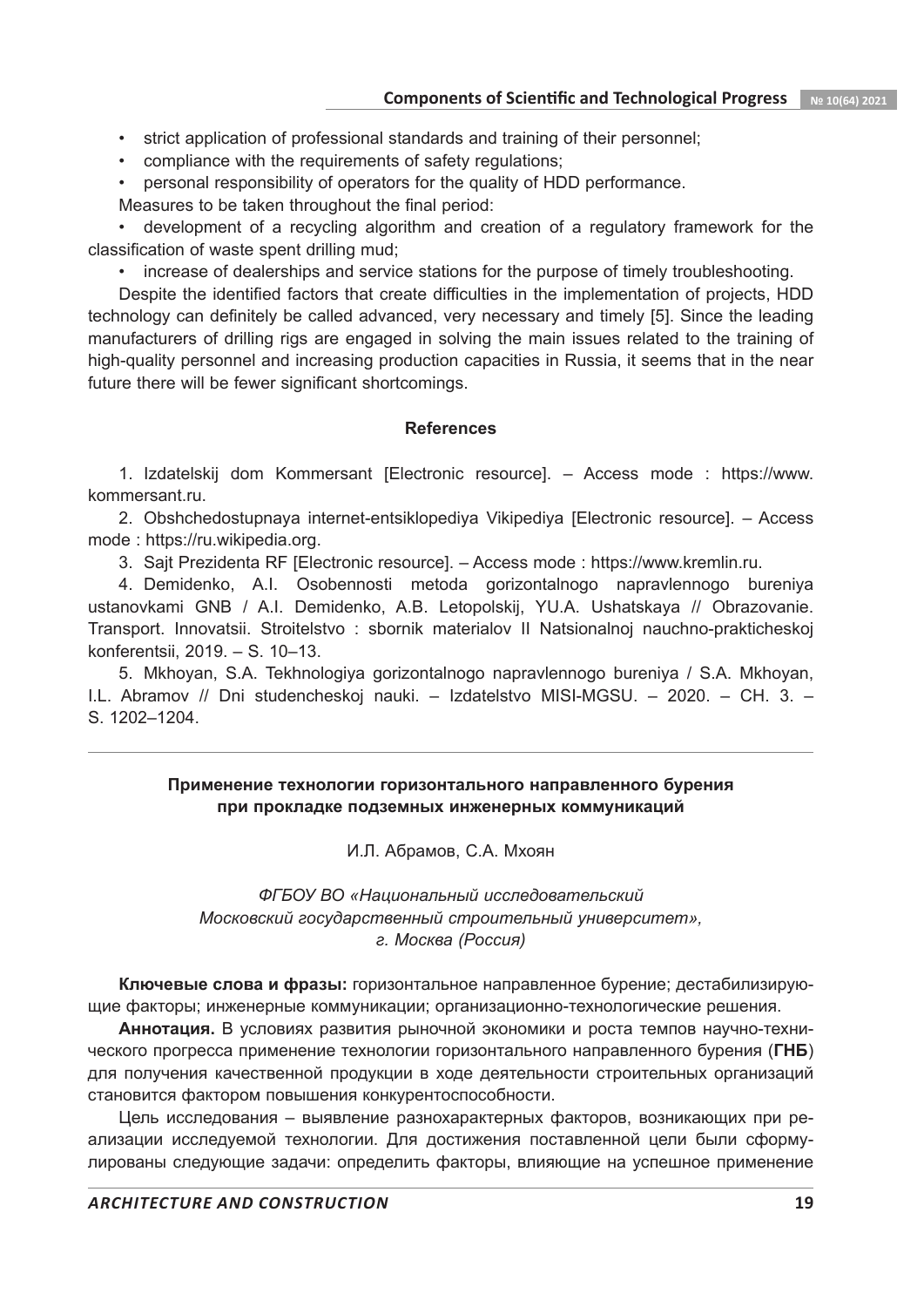технологии ГНБ, а также разработать решения для устранения воздействия дестабилизирующих факторов.

В статье представлено исследование применения технологии ГНБ в строительной отрасли на примере реализованного проекта, даны рекомендации (организационно-технологические решения) по оптимизации и минимизации влияния дестабилизирующих факторов при производстве инженерно-строительных работ.

Результаты исследования могут быть использованы всеми участниками строительного производства при предконтрактной проработке инвестиционного проекта или уже в ходе прокладки или замены инженерных коммуникаций с применением технологии ГНБ.

© I.L. Abramov, S.A. Mkhoyan, 2021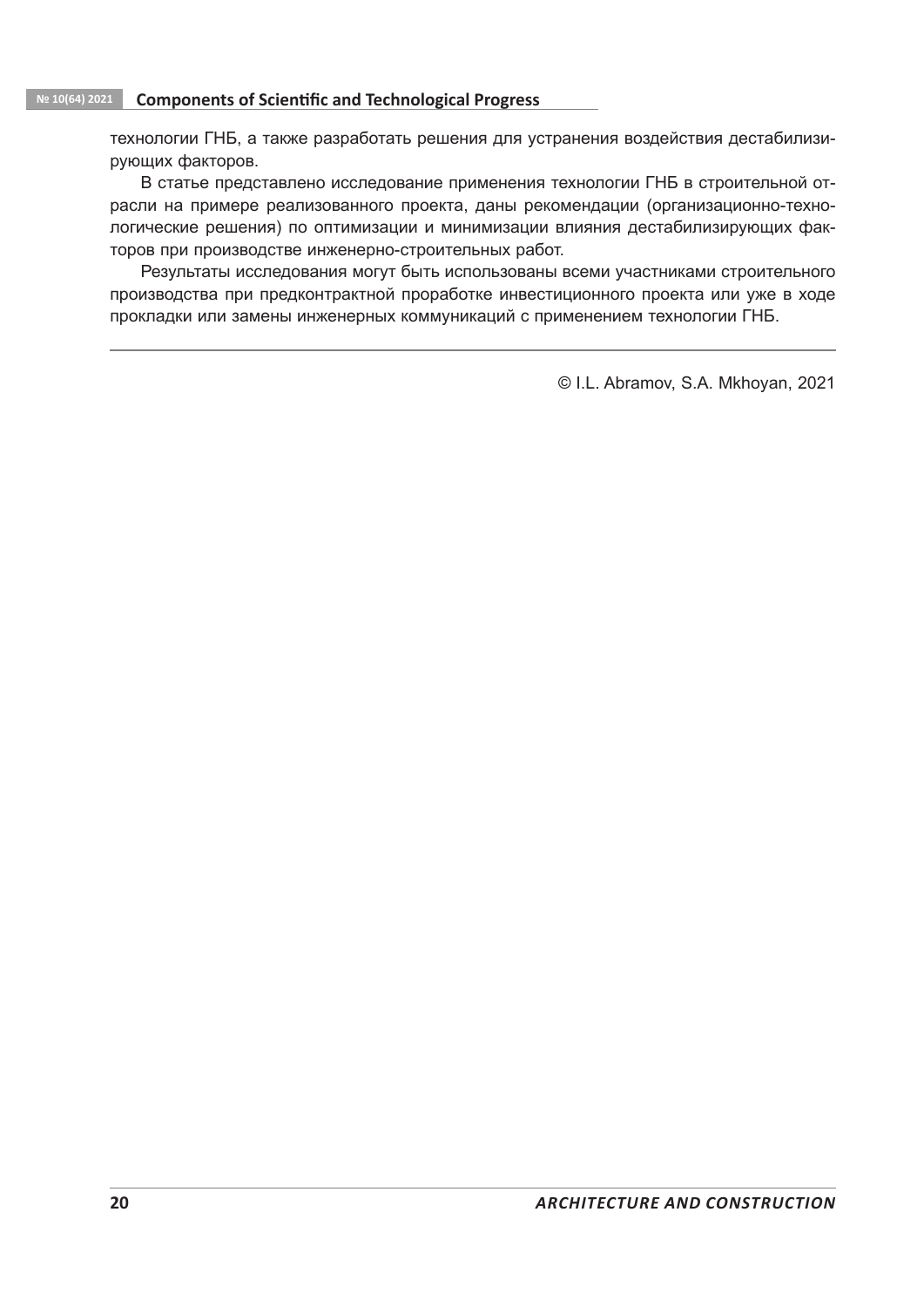UDK 338

### **Macroeconomic Policy in the Field of Social Protection of the Population by the State in Modern Russia**

O.V. Voronkova

*Russian State Hydrometeorological University; Peter the Great Saint Petersburg Polytechnic University, St. Petersburg (Russia)*

**Key words and phrases:** state measures of social protection; social protection of the population; social categories of the population.

**Abstract.** In order to study the macroeconomic policy of the state in the field of social protection of the population, the article provides an analysis of various types of assistance and support measures currently used. It is noted that some categories of citizens can use several types of social protection measures at once. Methods of economic analysis, statistics, and comparison were used. As a result of the conducted research, an enlarged classification of state social protection measures is given, their monetary expression is given.

In order to protect certain social categories of the population, the state uses different types of assistance and support measures. Some categories can use several types of social protection measures at once. For example, federal beneficiaries receive a package of social services, as well as monetary assistance and material support.

Collectively, all state social protection measures can be reduced to the following categories:

• social pensions (for the disabled, for the loss of a breadwinner, for old age without insurance experience);

• benefits for certain categories of citizens (for disabled people, large families, minors);

• social services and the provision of social services (services at home and in special institutions for the disabled, disabled);

• social benefits (for the unemployed, temporary disability, child care, for orphans, etc.);

• lump-sum payments (maternity capital, payment to the unemployed for starting a business, payments at birth/adoption, etc.);

• provision of real estate and benefits for acquisition (for orphans, young families, young teachers, doctors);

• other social protection measures.

Thus, the state offers different types of assistance to citizens and families who are not socially protected or in need of assistance.

Where to apply for registration of benefits and allowances.

Each type of social protection measures involves its own registration procedure. You can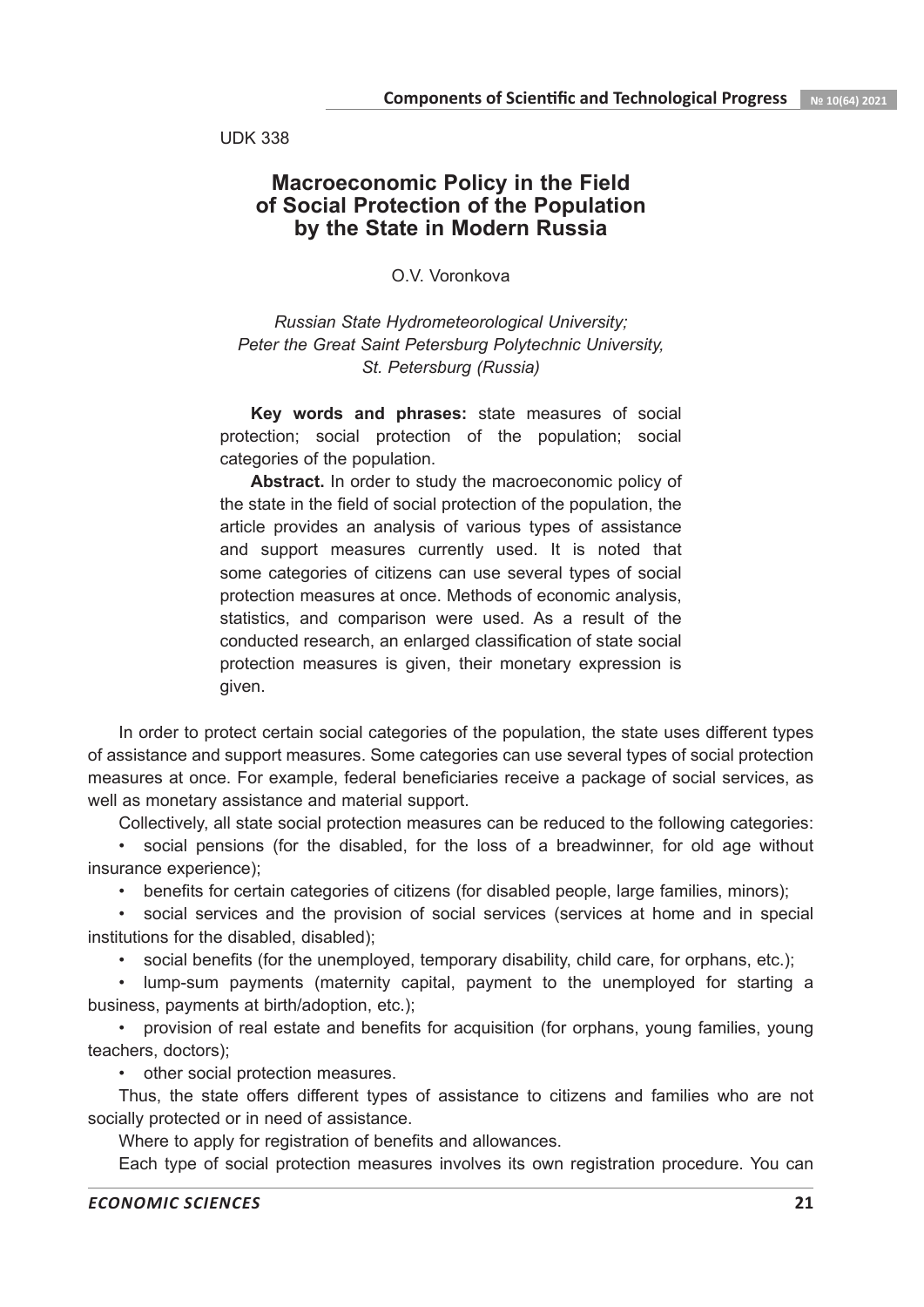| Indexation date | Amount, RUR |  |
|-----------------|-------------|--|
| 01.01.2021      | 12,792      |  |
| 01.01.2020      | 12,130      |  |
| 01.01.2019      | 11,280      |  |
| 01.05.2018      | 11,163      |  |
| 01.01.2018      | 9,489       |  |
| 01.01.2017      | 7,500       |  |
| 01.01.2016      | 5,204       |  |
| 01.01.2015      | 5,965       |  |
| 01.01.2014      | 5,554       |  |

**Table 1.** Minimum wage from 2014 to 2021

**Table 2.** The amount of BiR allowances, taking into account indexation in 2021

| Financial allowance                                                                                 | Amount, RUR (01.02.2021) |  |  |
|-----------------------------------------------------------------------------------------------------|--------------------------|--|--|
| Early pregnancy registration allowance                                                              | 708.23                   |  |  |
| Pregnancy-maternity allowance to women due to<br>liquidation of organization                        | 708.12                   |  |  |
| One-time allowance on child birth                                                                   | 18.886.32                |  |  |
| Minimal monthly childcare allowance up to 1.5 y.o.                                                  | 7.082.85                 |  |  |
| Childcare allowance in the Chernobyl zone<br>up to $1.5$ y.o.<br>1)<br>2)<br>from $1.5$ to $3$ y.o. | 3.652.44<br>7.304.87     |  |  |
| Burial expenses reimpursement                                                                       | 6.424.98                 |  |  |

**Table 3.** The amount of one-time and monthly allowance for the child of a conscript soldier in 2021

| Date       | Indexation | One-time allowance, RUR | Monthly allowance, RUR |
|------------|------------|-------------------------|------------------------|
| 01.02.2021 | 4.9%       | 29,908.46               | 12,817.91              |
| 01.02.2020 | 3%         | 28,511.4                | 12,219.17              |
| 01.02.2019 | $4.3\%$    | 27.680.97               | 11,863.27              |
| 01.02.2018 | 2.5%       | 26,539.76               | 11,374.18              |
| 01.02.2017 | 5.4%       | 25,892.45               | 11,096.76              |
| 01.02.2016 | 7%         | 24.565.89               | 10.528.24              |
| 01.02.2015 | 5.5%       | 22.958.78               | 9,839.48               |
| 01.02.2014 | 5 %        | 21,761.88               | 9,326.52               |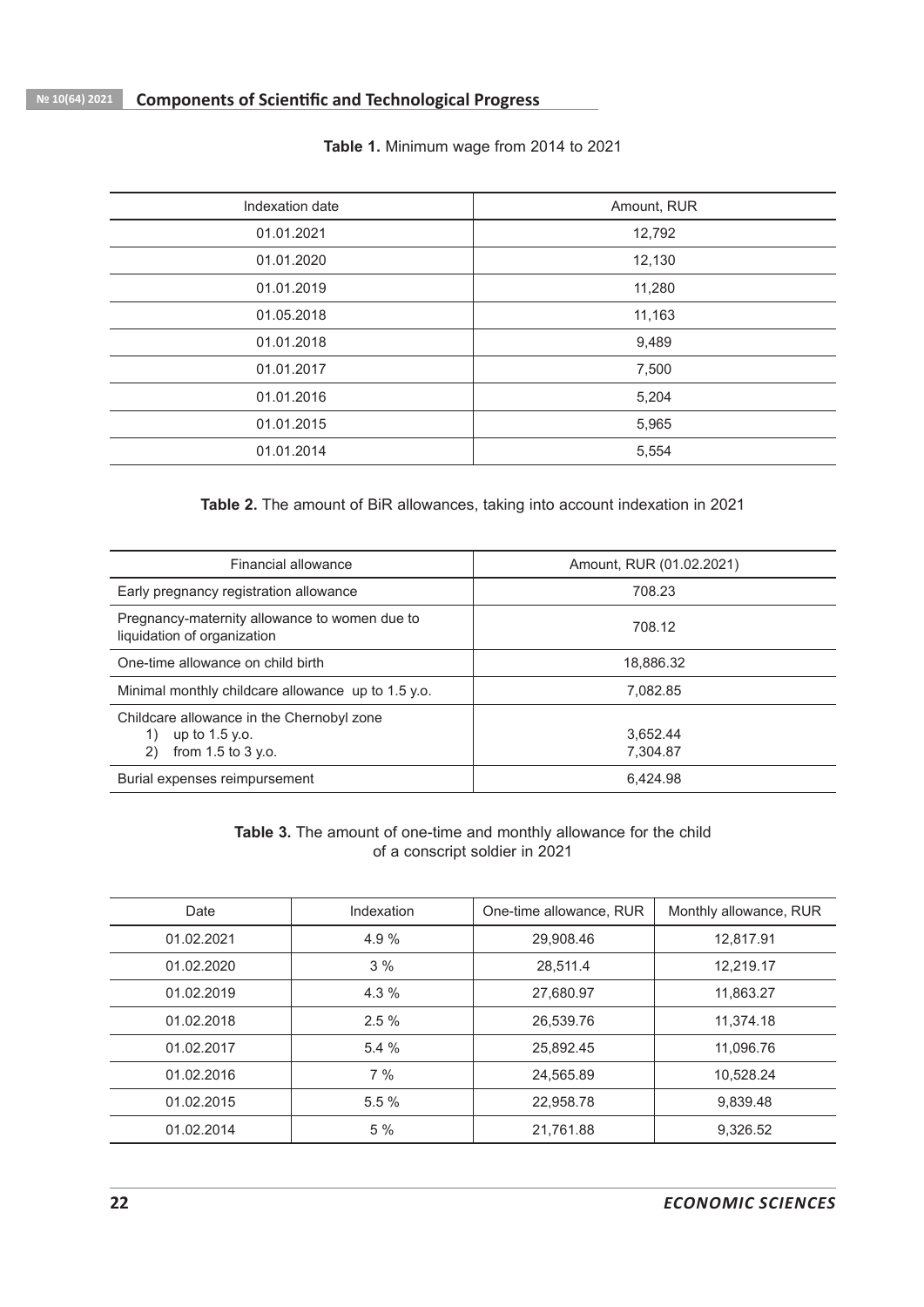| Date       | Indexation | Allowance, RUR |
|------------|------------|----------------|
| 01.02.2021 | 4.9%       | 2,578.02       |
| 01.02.2020 | 3%         | 2,457.60       |
| 01.02.2019 | $4.3\%$    | 2,386.02       |
| 01.02.2018 | 2.5%       | 2,287.65       |
| 01.02.2017 | 5.4%       | 2,231.85       |
| 01.02.2016 | 7%         | 2,117.50       |
| 01.01.2015 | 5.5%       | 1,978.97       |
| 01.01.2014 | 5 %        | 1,875.80       |

#### **Table 4.** The amount of monthly survivor's allowance in 2020

#### **Table 5.** The amount of social pension from 01.04.2021

| Type of pension                 | Payable to                                                                        | Amount, RUR |  |
|---------------------------------|-----------------------------------------------------------------------------------|-------------|--|
| Old-age pension                 | Indigenous people of the North<br>aged 55 and 50 (men and women,<br>respectively) | 5,796.76    |  |
|                                 | Citizens aged 70 and 65 (men and<br>women, respectively)                          |             |  |
|                                 | Disabled children                                                                 | 13,912.10   |  |
|                                 | Disabled children of 1 <sup>st</sup> group                                        | 13,912.10   |  |
|                                 | Disabled children of 2 <sup>nd</sup> group                                        | 11,593.58   |  |
| Disability pension              | Disabled adults of 1 <sup>st</sup> group                                          | 11,593.58   |  |
|                                 | Disabled adults of $2^{nd}$ group                                                 | 5,796.76    |  |
|                                 | Disabled adults of 3 <sup>rd</sup> group                                          | 4,927.29    |  |
|                                 | Loss of one parent                                                                | 5,796.76    |  |
| Pension for loss of breadwinner | Loss of both parents                                                              |             |  |
|                                 | Unknown parents                                                                   | 11,593.58   |  |
|                                 | Dead single mother's children                                                     |             |  |

find out which documents you need to provide when contacting the appropriate government agency.

Various types of social protection of the population are being issued in such institutions.

• Pension Fund of the Russian Federation: social pensions, maternity capital, disability pensions, monthly cash payments, federal social supplement.

• Social Insurance Fund: payment of benefits for pregnancy, childbirth, child care, provision of disabled people with prostheses, provision of preferential categories with vouchers to sanatoriums.

• Employment center: payment of unemployment benefits, one-time payments for the organization of their business.

• Local Department of Social Protection): benefits to various categories of the population at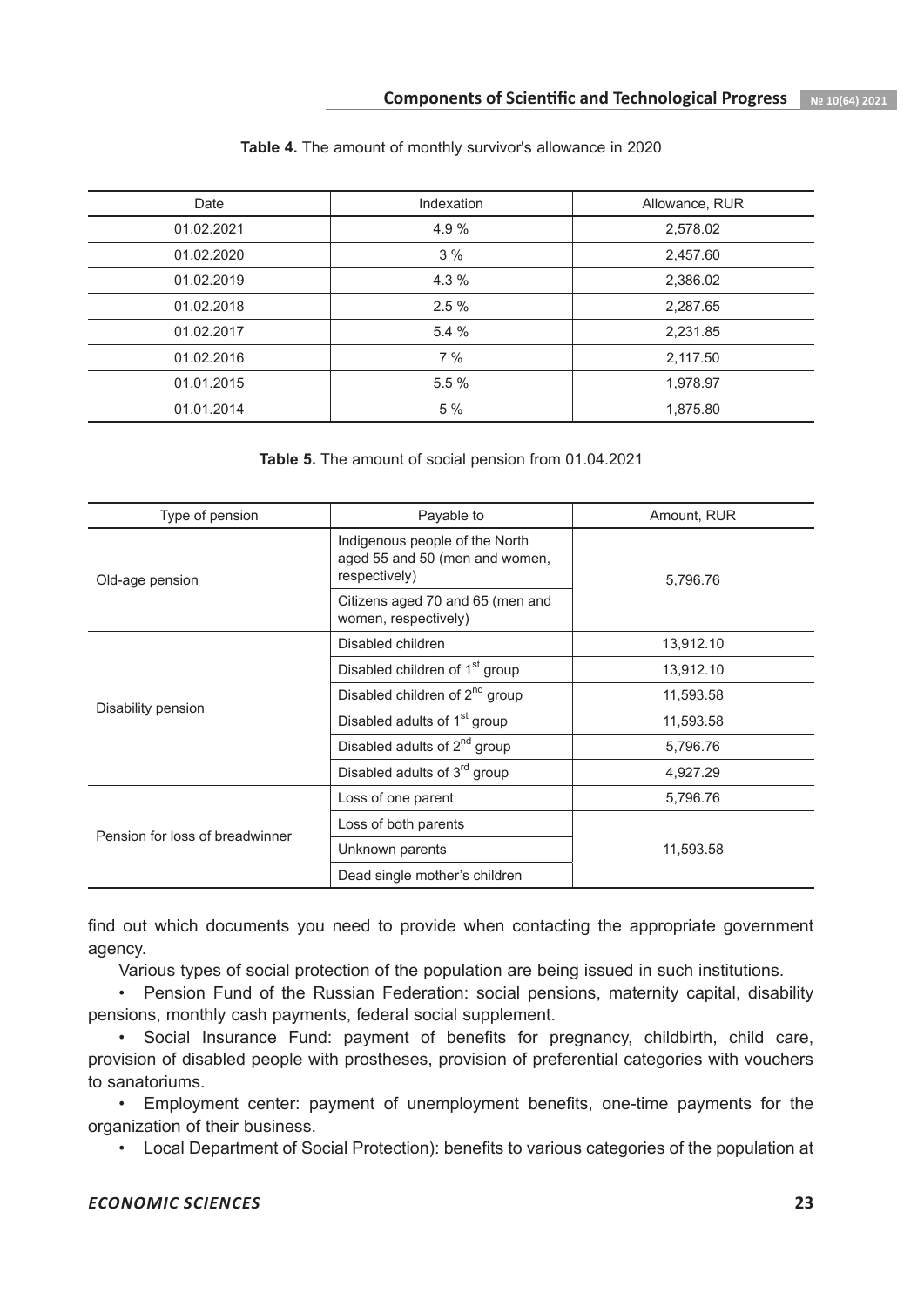|                                                    | Disabled child                                                                | Disabled children     |                |             |  |
|----------------------------------------------------|-------------------------------------------------------------------------------|-----------------------|----------------|-------------|--|
| Monthly payments, RUR                              |                                                                               | 1 <sup>st</sup> group | $2^{nd}$ group | $3rd$ group |  |
| Monthly payment                                    | 1.707.36                                                                      | 2.875.69              | 1.707.36       | 1.125.04    |  |
| Monthly payment + social welfare                   | 2,919.00                                                                      | 4,087.33              | 2,919.00       | 2,336.68    |  |
| social welfare:                                    |                                                                               |                       |                |             |  |
| Full set (maximum)                                 | 1.211.64                                                                      |                       |                |             |  |
| Treatment and medicine                             | 933.25                                                                        |                       |                |             |  |
| Health resort treatment                            | 144.36                                                                        |                       |                |             |  |
| Free local rail pass and health resort<br>transfer | 134.02                                                                        |                       |                |             |  |
| Care payment                                       | $10,000 -$ to parents and guardians<br>Not paid<br>$1,200 -$ to other persons |                       |                |             |  |

#### **Table 6.** Monthly payments to disabled people in 2021

#### **Table 7.** The size of the fixed pension payment and the cost of 1 pension coefficient for the years 2019–2024

| Year | Fixed payment, RUR | One pension point | Indexation % |
|------|--------------------|-------------------|--------------|
| 2019 | 5,334.19           | 87.24             | 7.06 %       |
| 2020 | 5,686.25           | 93.00             | 6.60%        |
| 2021 | 6.044.48           | 98.86             | 6.30%        |
| 2022 | 6,401.10           | 104.69            | 5.90%        |
| 2023 | 6,759.56           | 110.55            | 5.60%        |
| 2024 | 7,131.34           | 116.63            | 5.50 %       |

#### **Table 8.** Monthly child tax deduction in 2021

| Tax-allowed deductions                        | Parents | Guardian |
|-----------------------------------------------|---------|----------|
| $1st$ child                                   | 1.400   | 1,400    |
| $2nd$ child                                   | 1.400   | 1.400    |
| 3 <sup>rd</sup> third and subsequent children | 3,000   | 3,000    |
| Disabled child                                | 12,000  | 6,000    |
| Tax deduction limit                           | 350,000 |          |

the local level, assistance to the poor, large families, labor veterans, and many other categories.

• Medical and preventive institutions: medical examination.

The materials presented in the tables illustrate that the Legislation of the Russian Federation provides for various types of social assistance and support from the state can receive the widest range of those in need.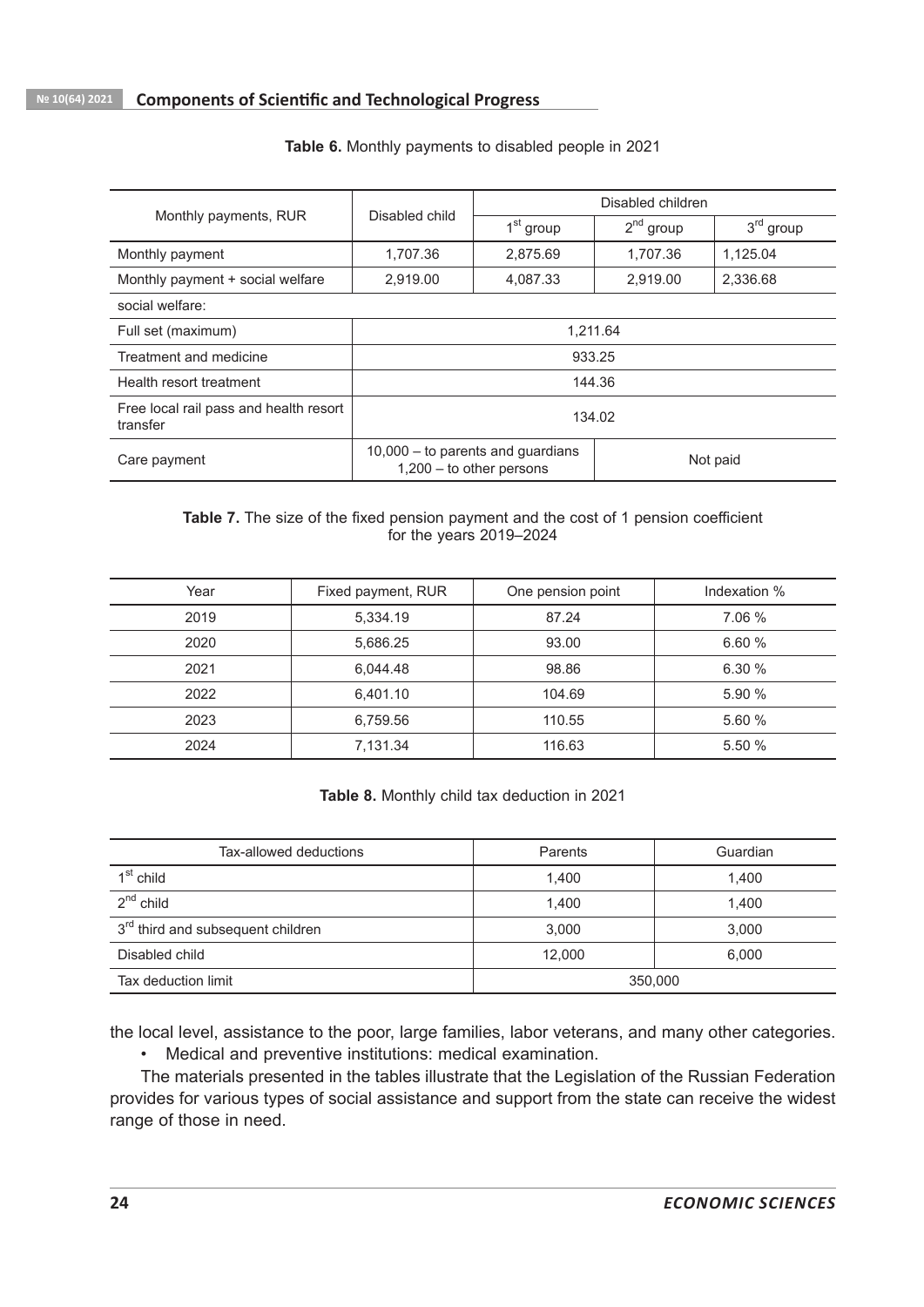#### **References**

1. Federalnaya sluzhba gosudarstvennoj statistiki [Electronic resource]. – Access mode : http://www.gks.ru/wps/wcm/connect/rosstat\_main/rosstat/ru/statistics/accounts.

2. Rossijskaya Federatsiya – VND na dushu naseleniya, PPS, v tekushchikh tsenakh (mezhdunarodnykh doll.) [Electronic resource]. – Access mode : https://knoema.ru/atlas.

3. Ispolnenie federalnogo byudzheta i byudzhetov byudzhetnoj sistemy Rossijskoj Federatsii za 2020 god (predvaritelnye itogi) [Electronic resource]. – Access mode : https://minfin.gov.ru/common/upload/library/2021/03/main/Ispolnenie\_2020\_god.pdf.

4. Voronkova, O.V. Mekhanizm realizatsii sotsialnoj politiki i ee svyaz s sotsialnoj praktikoj / O.V. Voronkova, A.A. Guseva // Nauka na rubezhe tysyacheletij. – 2018. – № 11–1. – S. 18–22.

5. Voronkova, O.V. Razvitie idei sotsialnoj identichnosti i sotsialnoj podderzhki v Rossii / O.V. Voronkova // Perspektivy nauki. – Tambov : TMBprint. – 2015. – № 3(66). – S. 168–172.

#### **Макроэкономическая политика государства в области социальной защиты населения в современной России**

О.В. Воронкова

*ФГБОУ ВО «Российский государственный гидрометеорологический университет»; ФГАОУ ВО «Санкт-Петербургский политехнический университет Петра Великого», г. Санкт-Петербург (Россия)*

**Ключевые слова и фразы:** государственные меры социальной защиты; социальная защита населения; социальные категории населения.

**Аннотация.** С целью изучения макроэкономической политики государства в области социальной защиты населения в статье приводится анализ разных видов мер помощи и поддержки, используемых в настоящее время. Отмечается что некоторые категории граждан могут пользоваться сразу несколькими видами мер социальной защиты. Использованы методы экономического анализа, статистики, сравнения. В результате проведенного исследования приводится укрупненная классификация государственных мер социальной защиты, приведено их денежное выражение.

© O.V. Voronkova, 2021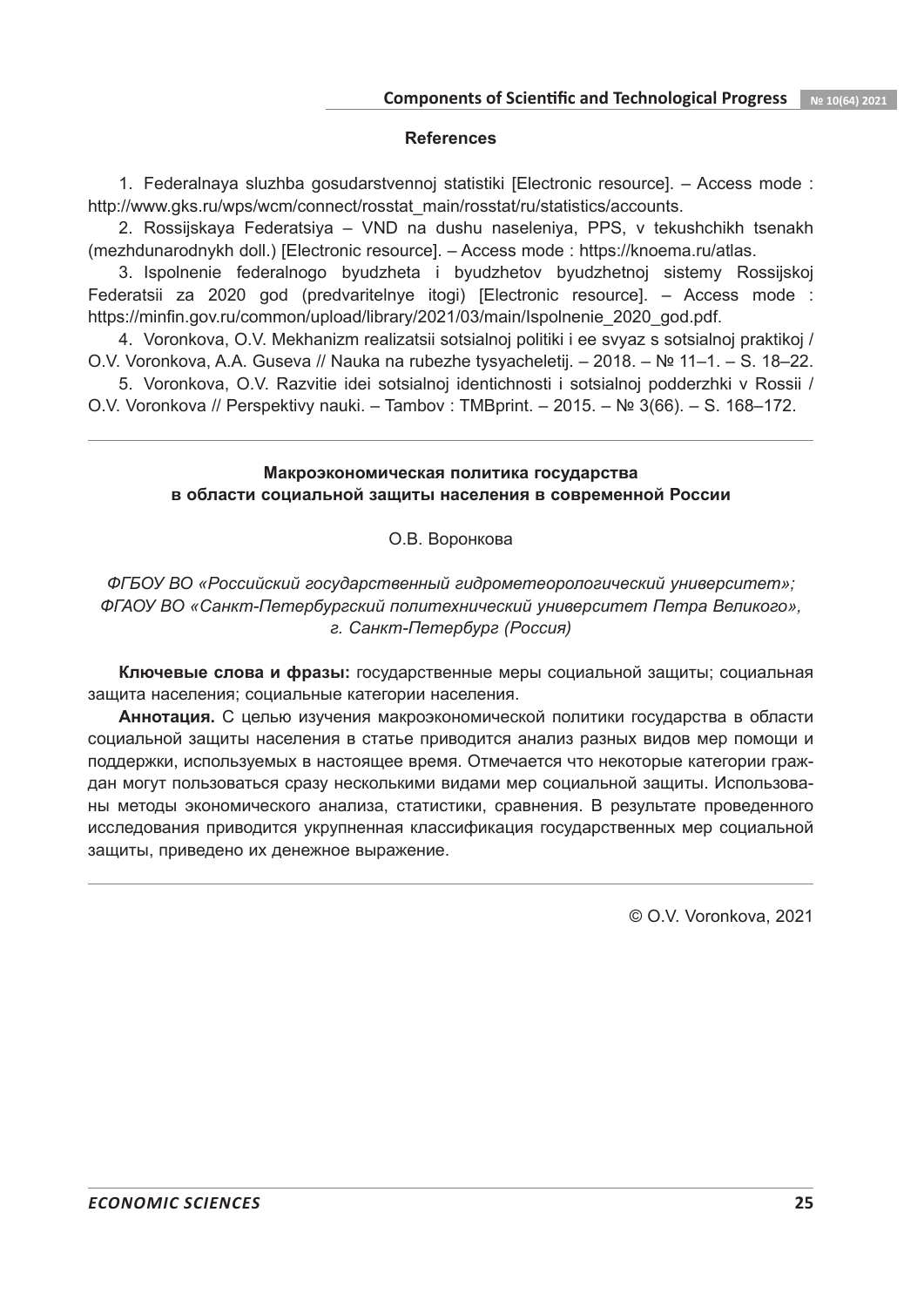## List of Authors

- **Ildarkhanov R.F.** Candidate of Science (Engineering), Associate Professor, Department of Automotive Transport Operation, Naberezhnye Chelny Institute – Branch of Kazan (Volga Region) Federal University, Naberezhnye Chelny (Russia), E-mail: rfanis@mail.ru
- **Илдарханов Р.Ф.** кандидат технических наук, доцент кафедры эксплуатации автомобильного транспорта филиала Казанского (Приволжского) федерального университета, г. Набережные Челны (Россия), E-mail: rfanis@mail.ru
- **Galiev R.M.** Candidate of Science (Engineering), Associate Professor, Department of Automotive Transport Operation, Naberezhnye Chelny Institute – Branch of Kazan (Volga Region) Federal University, Naberezhnye Chelny (Russia), E-mail: radikrabota@mail.ru
- **Галиев Р.М.** кандидат технических наук, доцент кафедры эксплуатации автомобильного транспорта филиала Казанского (Приволжского) федерального университета, г. Набережные Челны (Россия), E-mail: radikrabota@mail.ru
- **Nuretdinov D.I.** Candidate of Science (Engineering), Associate Professor, Department of Automotive Transport Operation, Naberezhnye Chelny Institute – Branch of Kazan (Volga Region) Federal University, Naberezhnye Chelny (Russia), E-mail: nuretddamir@yandex.ru
- **Нуретдинов Д.И.** кандидат технических наук, доцент кафедры эксплуатации автомобильного транспорта филиала Казанского (Приволжского) федерального университета, г. Набережные Челны (Россия), E-mail: nuretddamir@yandex.ru
- **Shaykhutdinov I.F.** Candidate of Science (Engineering), Associate Professor, Department of Automotive Transport Operation, Naberezhnye Chelny Institute – Branch of Kazan (Volga Region) Federal University, Naberezhnye Chelny (Russia), E-mail: shaihutdin@mail.ru
- **Шайхутдинов И.Ф.**  кандидат технических наук, доцент кафедры эксплуатации автомобильного транспорта филиала Казанского (Приволжского) федерального университета, г. Набережные Челны (Россия), E-mail: shaihutdin@mail.ru
- **Khruleva N.D.** Lead Programmer 1C, LLC "Saturn-Center", Moscow (Russia), E-mail: nataliia@khruleva.ru
- **Хрулева Н.Д.** ведущий программист 1С ООО «Сатурн-центр», г. Москва (Россия), E-mail: nataliia@khruleva.ru
- **Prokop G.S.** Student, Salavat Branch of Ufa State Petroleum Technological University, Salavat (Russia), E-mail: pgs2001@mail.ru
- **Прокоп Г.С.**  студент филиала Уфимского государственного нефтяного технического университета, г. Салават (Россия), E-mail: pgs2001@mail.ru
- **Ismoilov Kh.I.** Master's Student, Salavat Branch of Ufa State Petroleum Technological Universi-ty, Salavat (Russia), E-mail: khurshed.ilkhomovich@mail.ru
- **Исмоилов Х.И.** магистрант филиала Уфимского государственного нефтяного технического университета, г. Салават (Россия), E-mail: khurshed.ilkhomovich@mail.ru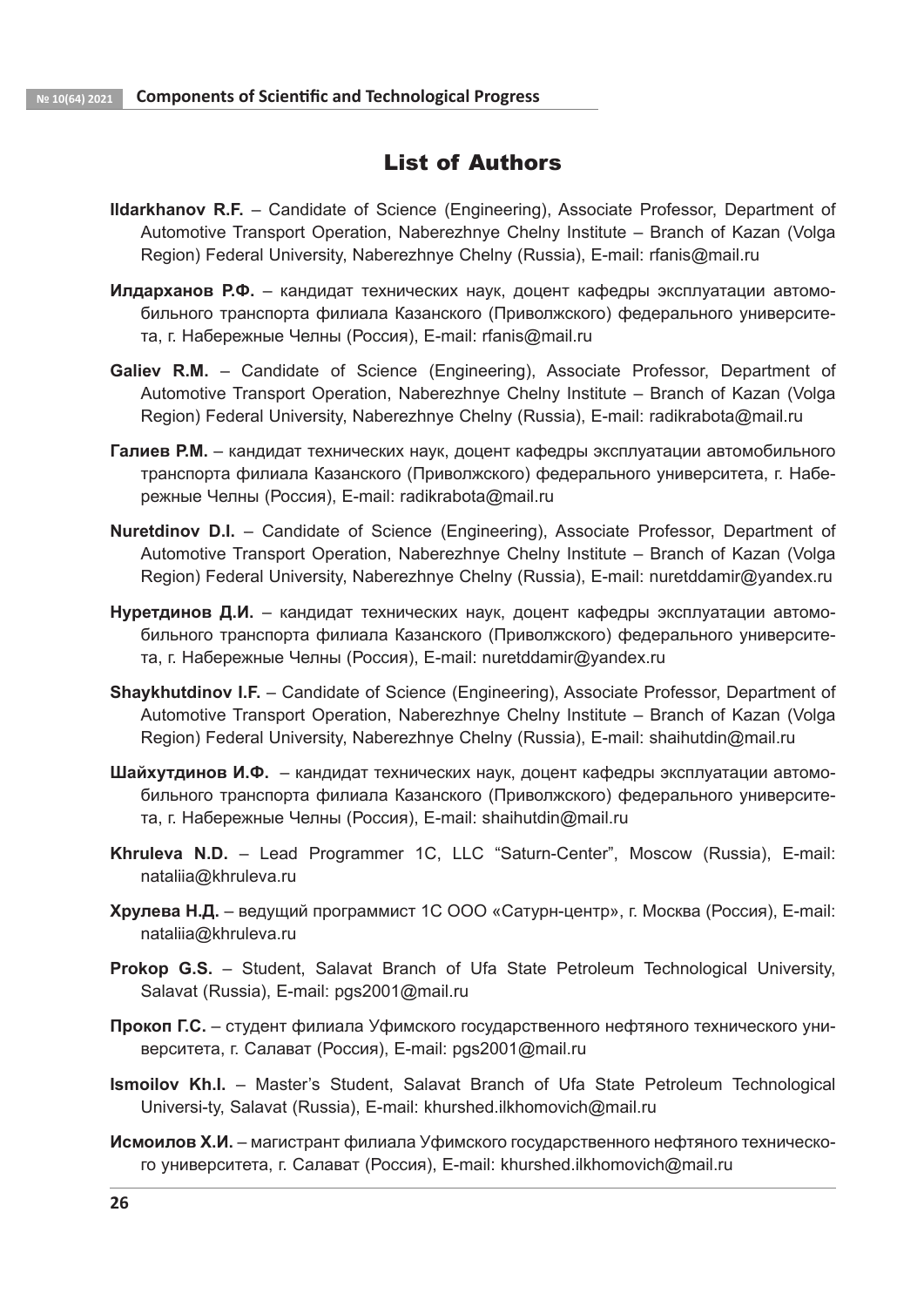- **Mirzoev S.A.** Student, Salavat Branch of Ufa State Petroleum Technological University, Salavat (Russia), E-mail: pgs2001@mail.ru
- **Мирзоев С.А.** студент филиала Уфимского государственного нефтяного технического университета, г. Салават (Россия), E-mail: pgs2001@mail.ru
- **Khismatullin A.S.** Candidate of Science (Physics and Mathematics), Associate Professor, Department of Electrical Equipment and Automation of Industrial Enterprises, Salavat Branch of Ufa State Petroleum Technological University, Salavat (Russia), E-mail: hism5az@mail.ru
- **Хисматуллин A.C.**  кандидат физико-математических наук, доцент кафедры электрооборудования и автоматики промышленных предприятий филиала Уфимского государственного нефтяного технического университета, г. Салават (Россия), E-mail: hism5az@mail.ru
- **Abramov I.L.** Candidate of Science (Engineering), Associate Professor, Department of Technologies and Organization of Construction Production, National Research Moscow State University of Civil Engineering, Moscow (Russia), E-mail: ivan2193@yandex.ru
- **Абрамов И.Л.** кандидат технических наук, доцент кафедры технологии и организации строительного производства Национального исследовательского Московского государственного строительного университета, Россия, г. Москва, (Россия), E-mail: ivan2193@yandex.ru
- **Mkhoyan S.A.** Master's Student, National Research Moscow State University of Civil Engineering, Moscow (Russia), E-mail: 4888337@mail.ru
- **Мхоян С.А.**  магистрант Национального исследовательского Московского государственного строительного университета, г. Москва, (Россия), E-mail: 4888337@mail.ru
- **Voronkova O.V.** Doctor of Economics, Professor, Department of Environmental Management Economy and Accounting Systems, Russian State Hydrometeorological University; Professor, Institute of Industrial Management, Economics and Trade, Peter the Great Saint Petersburg Polytechnic University, St. Petersburg (Russia), E-mail: journal@moofrnk.com
- **Воронкова О.В.** доктор экономических наук, профессор кафедры экономики предприятия природопользования и учетных систем Российского государственного гидрометеорологического университета; профессор Института промышленного менеджмента, экономики и торговли Санкт-Петербургского политехнического университета Петра Великого, г. Санкт-Петербург (Россия), E-mail: journal@moofrnk.com